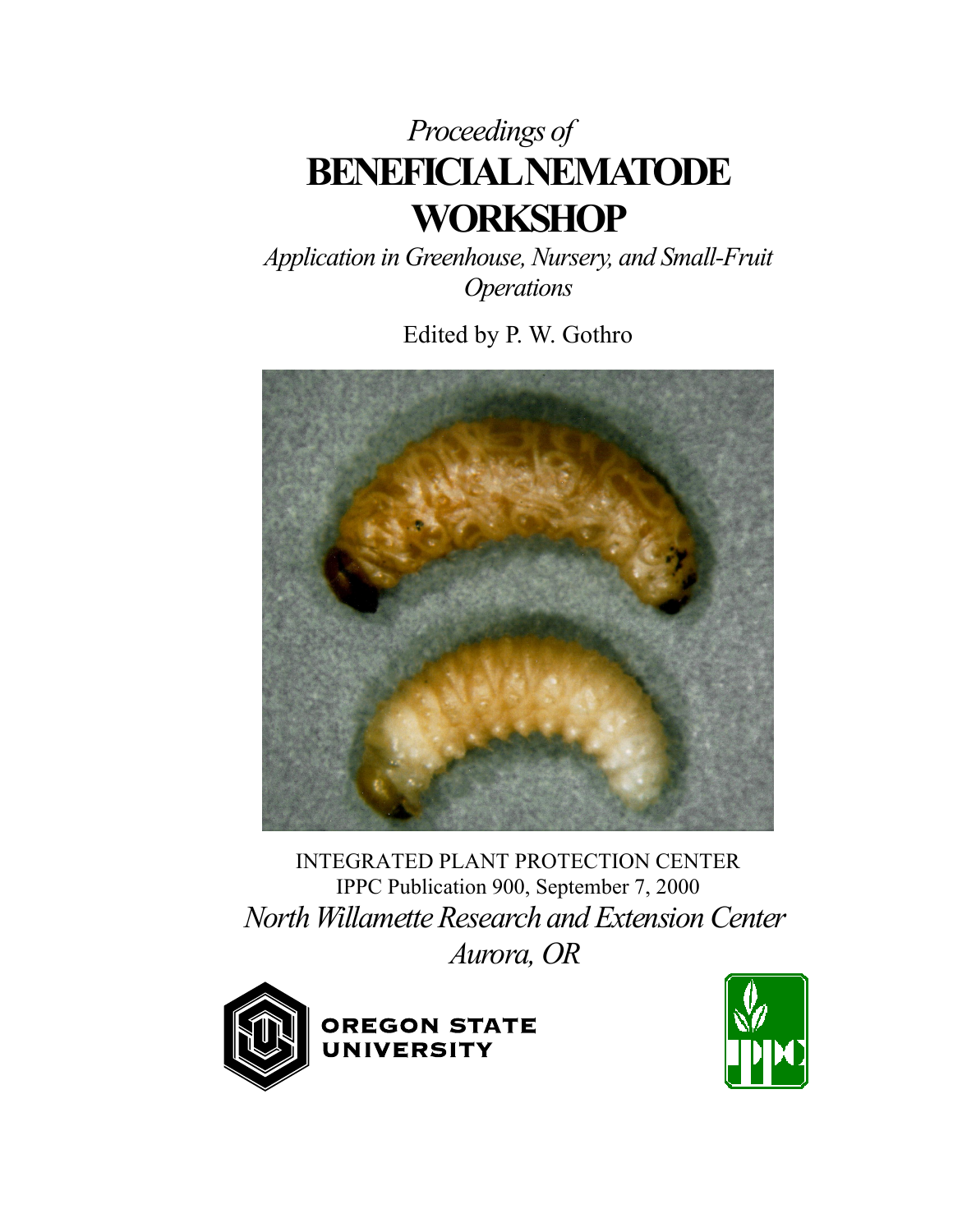# Oregon State University

# *Proceedings of* **BENEFICIAL NEMATODE WORKSHOP**

Application in Greenhouse, Nursery, and Small-Fruit **Operations** 

Edited by Peter Gothro Department of Entomology Oregon State University Corvallis, OR 97331-2907

September  $7<sup>th</sup>$ , 2000 North Willamette Research and Extension Center Aurora, OR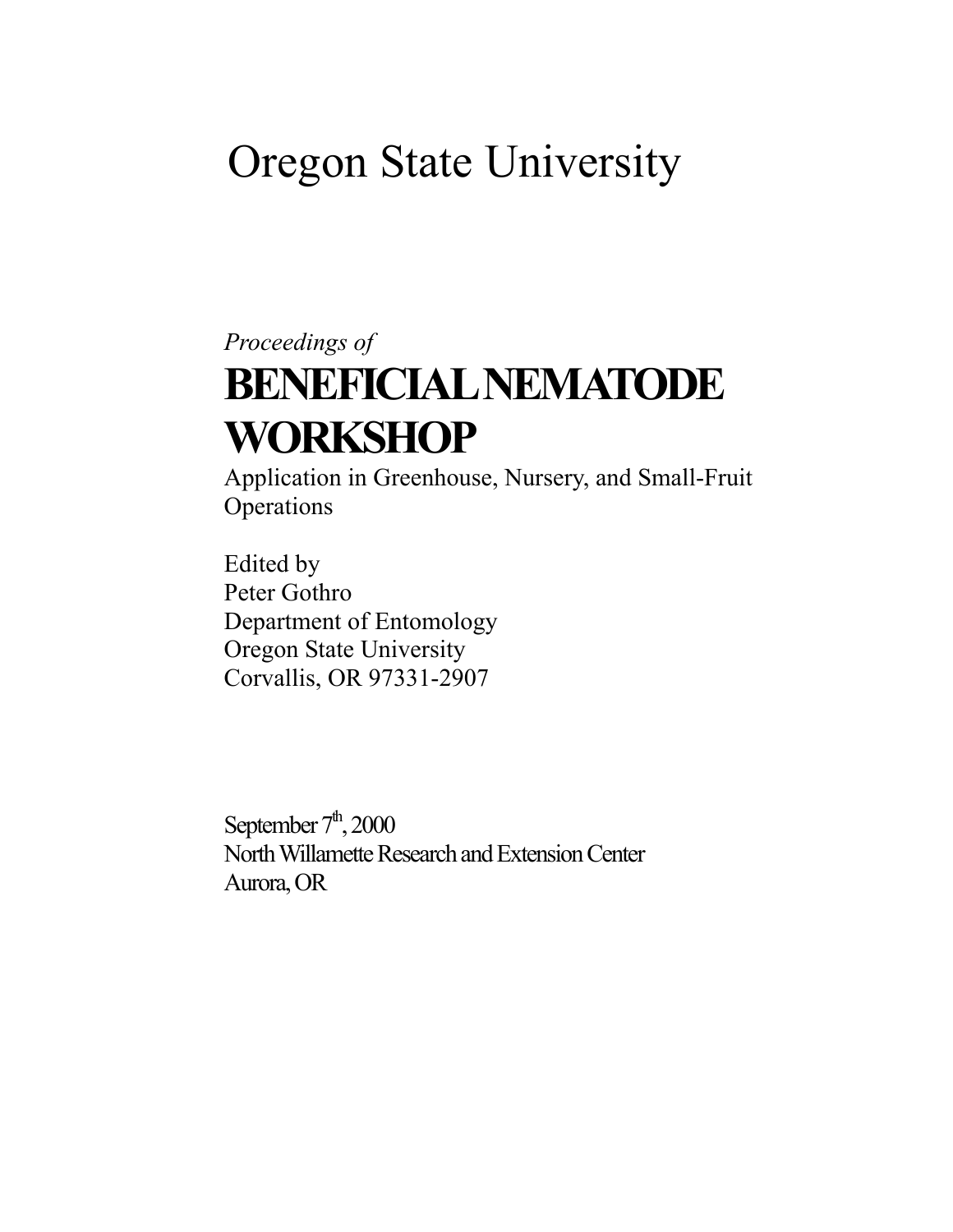## **CONTRIBUTORS**

R. E. Berry Department of Entomology, Oregon State University, Corvallis, OR 97331- 2907

S. R. Booth Washington State University Research Unit, Long Beach, WA 98631

P. W. Gothro Department of Entomology, Oregon State University, Corvallis, OR 97331- 2907

E. E. Lewis Department of Entomology, Virginia Polytechnic Institute and State University, Blacksburg, VA 24061-0319

R. Rosetta North Willamette Research and Extension Center, Oregon State University, Aurora, OR 97002-9543

## **SPONSORS**

Clackamas Greenhouses, Inc.

Dramm Corporation

Ernst Hardware, St. Paul

Integrated Plant Protection Center, Oregon State University

Mycotech/MicroBio

Nematech

Wade Rain

Wilbur-Ellis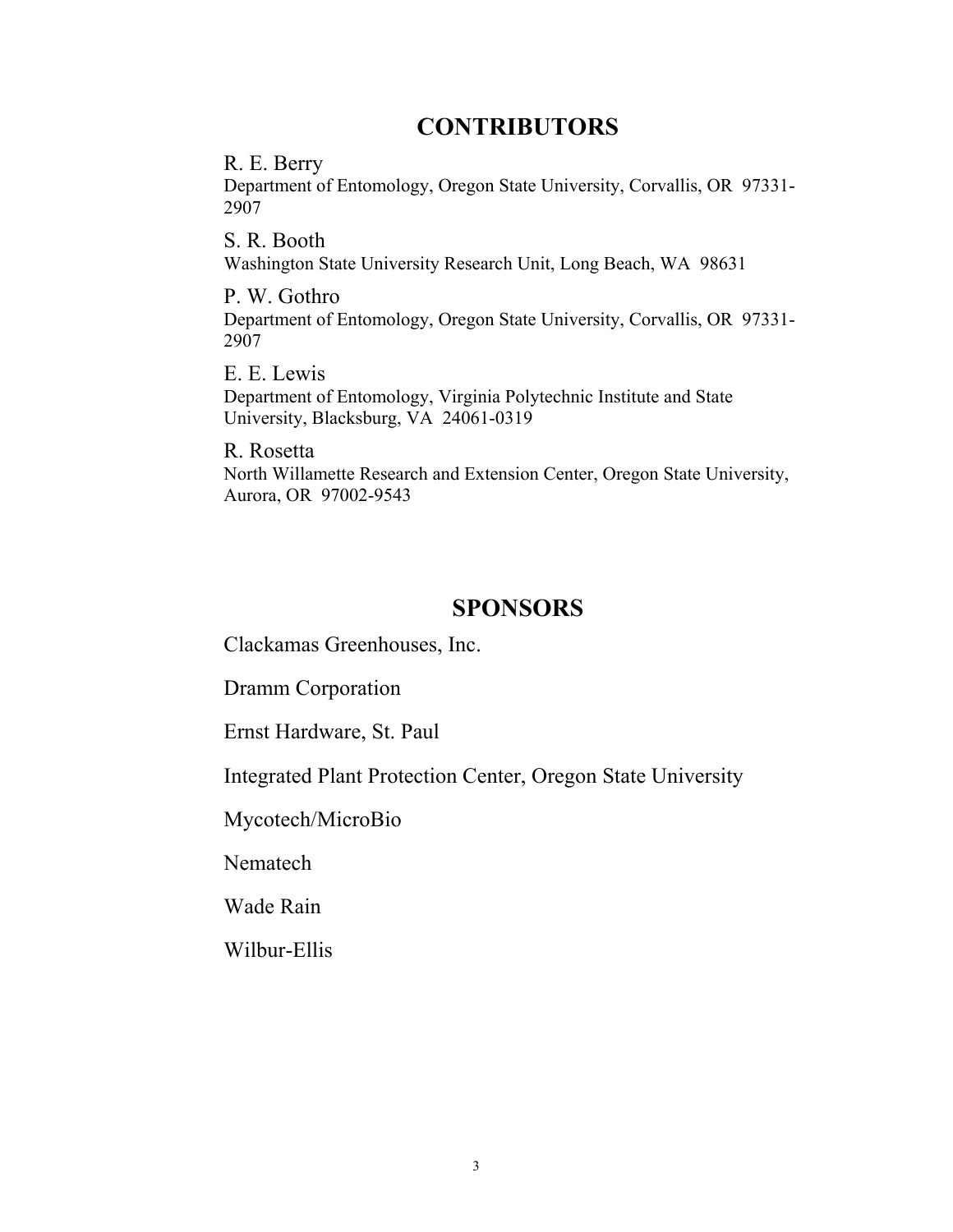## **TABLE OF CONTENTS**

| Agenda                                                                                                     | 6  |
|------------------------------------------------------------------------------------------------------------|----|
| <b>Biology, Selection, Handling and Application of</b><br><b>Entomopathogenic Nematodes</b><br>E. E. Lewis | 8  |
| <b>Application of Beneficial Nematodes for Control of Fungus</b>                                           |    |
| <b>G</b> nats<br>P. W. Gothro                                                                              | 13 |
| Use of Entomopathogenic Nematodes to Manage Insect Pests in                                                |    |
| <b>Small Fruit Crops</b><br>S. R. Booth                                                                    | 16 |
| <b>Control of Root Weevils in Nursery Crops with</b><br><b>Entomopathogenic Nematodes</b>                  |    |
| R. E. Berry                                                                                                | 22 |
| <b>Useful Conversions</b>                                                                                  | 30 |
| <b>Chemical Use Patterns</b>                                                                               | 32 |
| <b>Useful Web Sites</b>                                                                                    | 33 |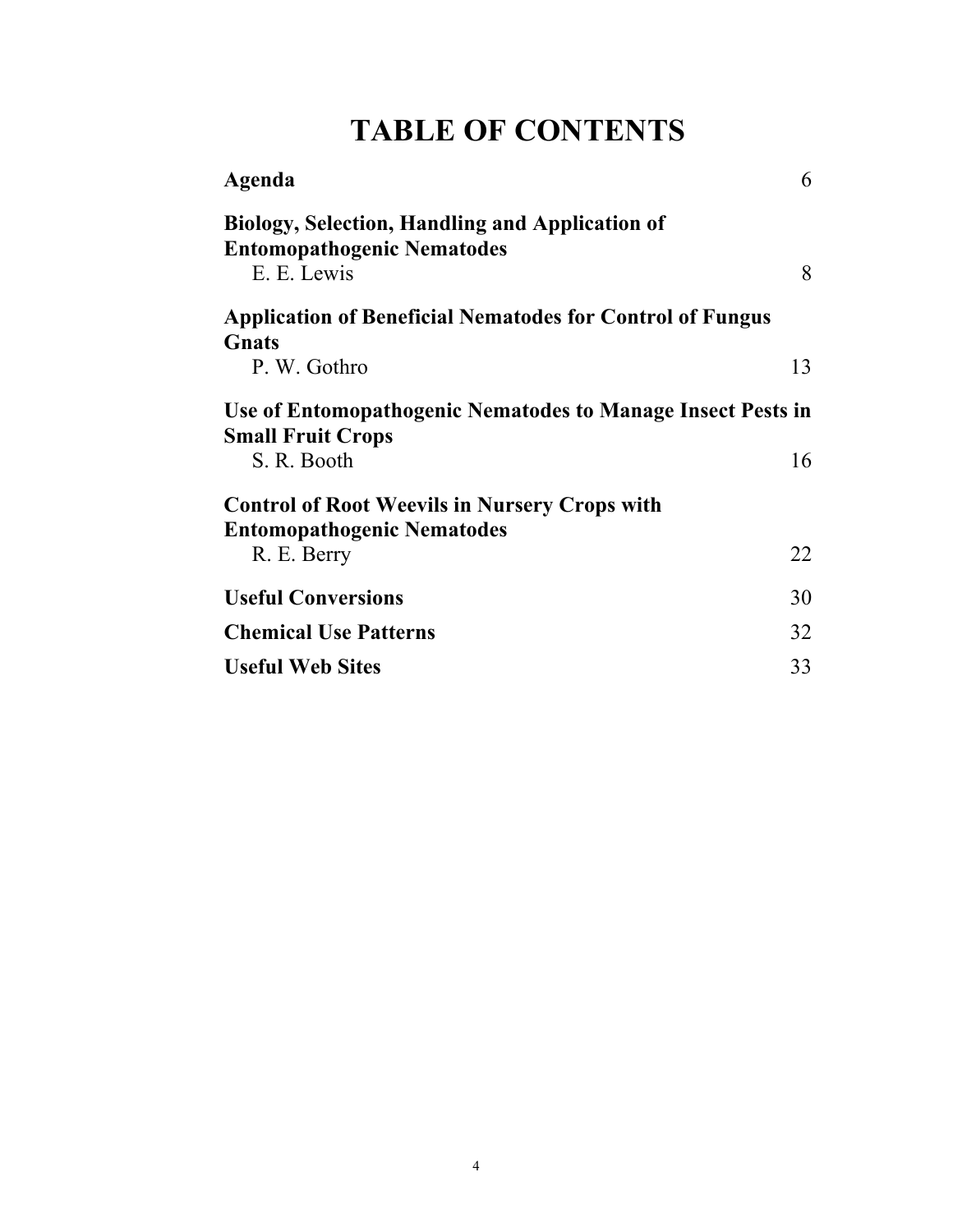## **AGENDA**

- 8:00 8:30 **Registration**
- 8:30 9:30 **Biology, Selection, Handling and Application of Entomopathogenic Nematodes** E. E. Lewis
- 9:30 10:15 **Application of Beneficial Nematodes for Control of Fungus Gnats** P. W. Gothro
- 10:15 10:30 **BREAK**
- 10:30 11:15 **Use of Entomopathogenic Nematodes to Manage Insect Pests in Small Fruit Crops** S. R. Booth
- 11:15 12:00 **Control of Root Weevils in Nursery Crops with Entomopathogenic Nematodes** R. E. Berry
- 12:00 1:00 **LUNCH**

#### 1:00 – 3:30 **Demonstrations – Hands On**

Calculating Application Rate

- Checking Viability
- Calculating Quantity of Nematodes Bought
- Calculating Quantity of Nematodes Needed

Application of Nematodes with Different equipment: spray tanks, irrigation/fertilizing equipment, etc.

3:30 **End**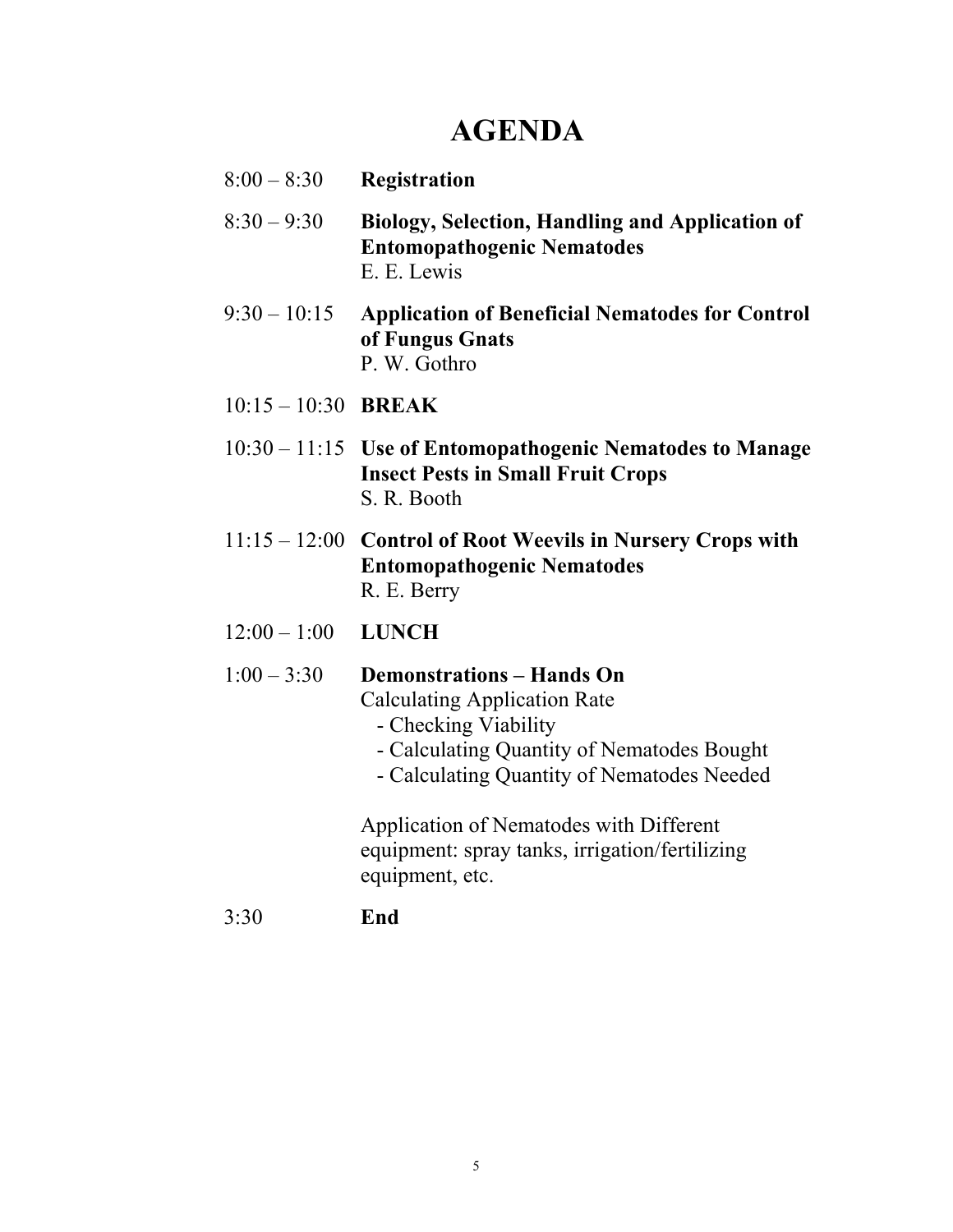### **PREFACE**

Entomopathogenic nematodes are currently being used to a limited extent in greenhouse, nursery, and small fruit operations to better manage insect pests. Key to their wider use will be a better understanding of nematode biology, how they should be handled, how they may be applied, and where they may be obtained. The object of this workshop and of this book are to provide the potential user of entomopathogenic nematodes a place to find answers to questions that may arise when working with these organisms.

The use of pesticides in agriculture is receiving much scrutiny these days, from regulatory agencies and the general public. More and more, concerns of worker safety, water quality, spray drift, and effects on non-target organisms are subjects that must be addressed by farm managers and pest control specialists when dealing with pest problems and the application of materials to manage these problems. In conjunction with the advent of more selective pesticides, entomopathogenic nematodes give agriculturalists another tool with which they may better manage pest problems. As with any tool though, the importance is knowing when and how to use it in order to achieve the desired result. In the way a woodworker knows when to use a spokeshave versus a drawknife, the successful use of entomopathogenic nematodes are no different, as the user must know what species of nematode to use for a given pest.

Nematodes are, by no means, a be all – end all for pest problems. There is no substitute for scouting to determine if there is a pest, and if so, if the pest would be susceptible to nematode 'attack.' Knowing about the target pest and its biology, as well as the range of entomopathogenic nematodes available for use against the pest are also important. Knowing what compounds are compatible for use with nematodes or how long to wait between application of incompatible chemicals and a nematode application can mean the difference between success of a treatment or a loss of time, energy, and other resources.

This workshop was made possible through a grant from the Integrated Plant Protection Center (IPPC) at Oregon State University, for which I am grateful. Furthermore, I would like to thank the workshop speakers, Drs. Ralph Berry, Steve Booth, and Ed Lewis, for their time and energy to help make this workshop 'work.' Without the helpful guidance, suggestions, and extensive rolodex of Robin Rosetta, the different components would not have come together so smoothly. Last, though definitely not least, the skills of Heidi, Paula, Geoff, and Gideon of NWREC were certainly key to this workshop coming together.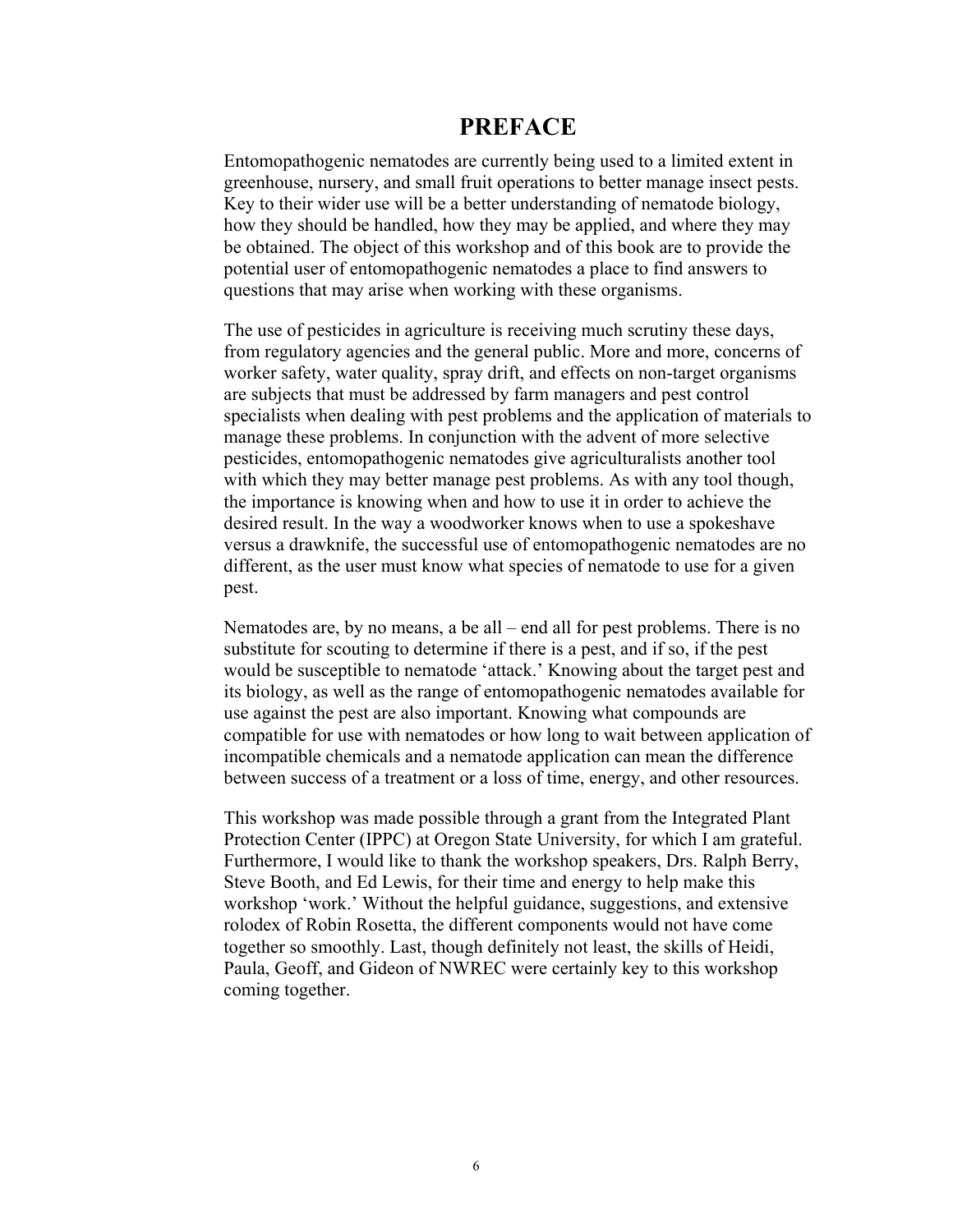## **Biology, Selection, Handling and Application of Entomopathogenic Nematodes**

E. E. Lewis

Department of Entomology, Virginia Polytechnic Institute and State University, Blacksburg, VA 24061-0319

Beneficial insect-parasitic (entomopathogenic) nematodes have been available as a microbial insecticide for nearly 20 years. Many nursery and landscape professionals have used entomopathogenic nematodes to manage insect pests with varying degrees of success. One success story has been the control of the grub stage of the black vine weevil, which infests nursery crops. In fact, entomopathogenic nematodes are one of very few effective treatments for the soil-inhabiting grub stage of this pest. However, entomopathogenic nematodes have failed to control insect pests on some occasions. Why is the level of control provided by these nematodes unpredictable? My goal is to address key issues that influence success when these nematodes are used as biological control agents.

Most of the time, dissatisfaction with entomopathogenic nematode treatments result from a lack of knowledge about their biology, ecology, storage requirements, and proper application conditions. When entomopathogenic nematodes are formulated, packaged and sold as microbial insecticides, it is often forgotten that they are actually living animals with strict requirements to stay alive and remain able to infect insects.

Professionals who attend trade shows and grower meetings where I speak benefit most often from learning basic principles of entomopathogenic nematode biology and ecology. In a short article or talk, it is impossible to address all of the situations a landscape or nursery professional would potentially encounter in a season. However, armed with accurate information about nematode biology, decisions about when and where to use entomopathogenic nematodes can be made by users on a case-by-case basis. At the very least, an understanding of entomopathogenic nematode biology will enable you to ask pertinent questions when you call the nematode supplier or extension personnel for assistance. The best approach, as we have in this workshop, is a combination of basic information and specific case histories.

Currently, there are two genera of entomopathogenic nematodes; *Steinernema* and *Heterorhabditis*. The nematodes in these genera have similar life histories, but are not closely related. *Steinernema* and *Heterorhabditis* nematodes enter the hosts as infective juveniles. Each infective juvenile carries bacteria in the gut, and releases the bacteria into the body cavity of the insect after penetration. The bacteria kill the host in about 48 hours.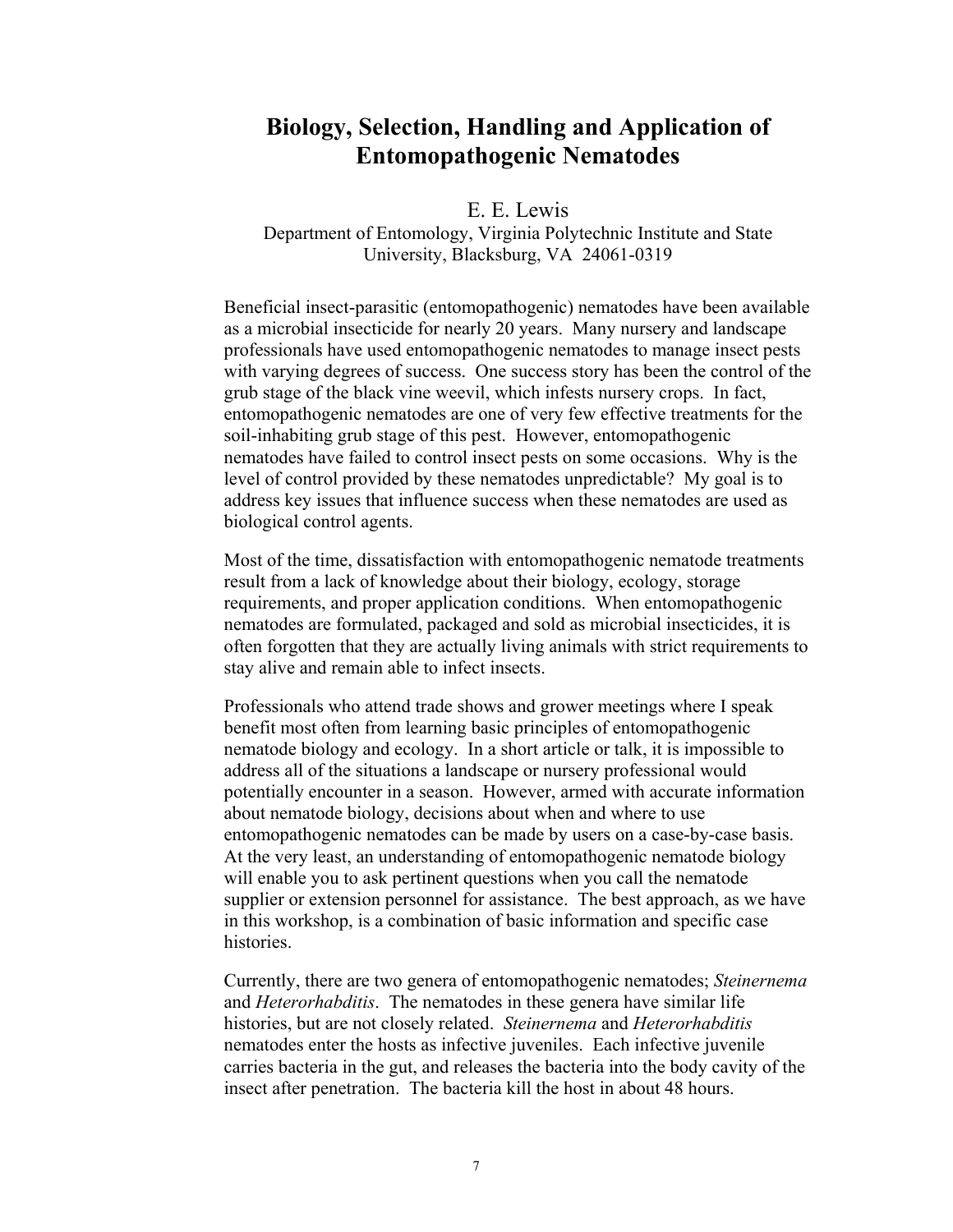*Heterorhabditis* nematodes carry bacteria in the genus *Photorhabdus* and *Steinernema* nematodes carry *Xenorhabdus* bacteria.

Entomopathogenic nematodes are sold when they are in the infective juvenile stage. This is the third of six life stages (all nematodes have an egg, four juvenile stages and the adult stage), and is the only stage that survives outside the insect host. The infective juvenile nematode does not feed, mate, or develop outside an insect host. When they are applied to control insect pests, they are unable to supplement their energy reserves, so they must find and infect a host before this energy is used up.

When we apply entomopathogenic nematodes, we release the infective juvenile into the area we want to protect. The nematodes search out an insect host and enter it through the mouth, anus, spiracles, or sometimes by making a hole in the cuticle. Inside the insect, the nematodes release their bacteria. The bacteria develop by degrading the insect tissue, and kill the insect within two days. The nematodes develop by feeding on the bacteria, reproduce for one to three generations within a host, and about 10 days later, up to 500,000 infective juveniles emerge from the insect host ready to infect a new host.

#### **"Rules of thumb" when considering entomopathogenic nematodes for insect pest management.**

**Entomopathogenic nematodes are soil organisms**. This means that they are most effective when used against insects in protected habitats. Soil insects (black vine weevil grubs, white grubs, etc.) and boring insects (dogwood borer, iris borer, etc.) have been controlled successfully by entomopathogenic nematodes. Attempts to use them against foliar insects have seen very limited success.

Entomopathogenic nematodes do not tolerate either dry conditions or direct sunlight. When treating soil in potted plants, it is essential to water before applying nematodes. Watering after application can help, but be careful not to wash the nematodes out of the pot. To avoid problems with UV light, apply nematodes to outdoor areas at the end of the day to give the nematodes time to move into the soil during low light levels. If nematodes are applied to landscapes, irrigate immediately after application.

**All nematodes are not the same**. Some species of entomopathogenic nematodes are effective against insects that live close to the soil surface, and others are equipped to infect insects deep in the soil. *Steinernema carpocapsae*, the most widely-available entomopathogenic nematode, is effective when used against surface-dwelling insects, but is ineffective against insects deep in the soil, like white grubs. For insects deep in the soil *Heterorhabditis bacteriophora* or *Steinernema riobrave* are most effective. The reason behind this differential efficacy is related to the way the nematodes search for hosts. *Steinernema carpocapsae* infective juveniles search for hosts by standing on their tails and elevating the front 95% of their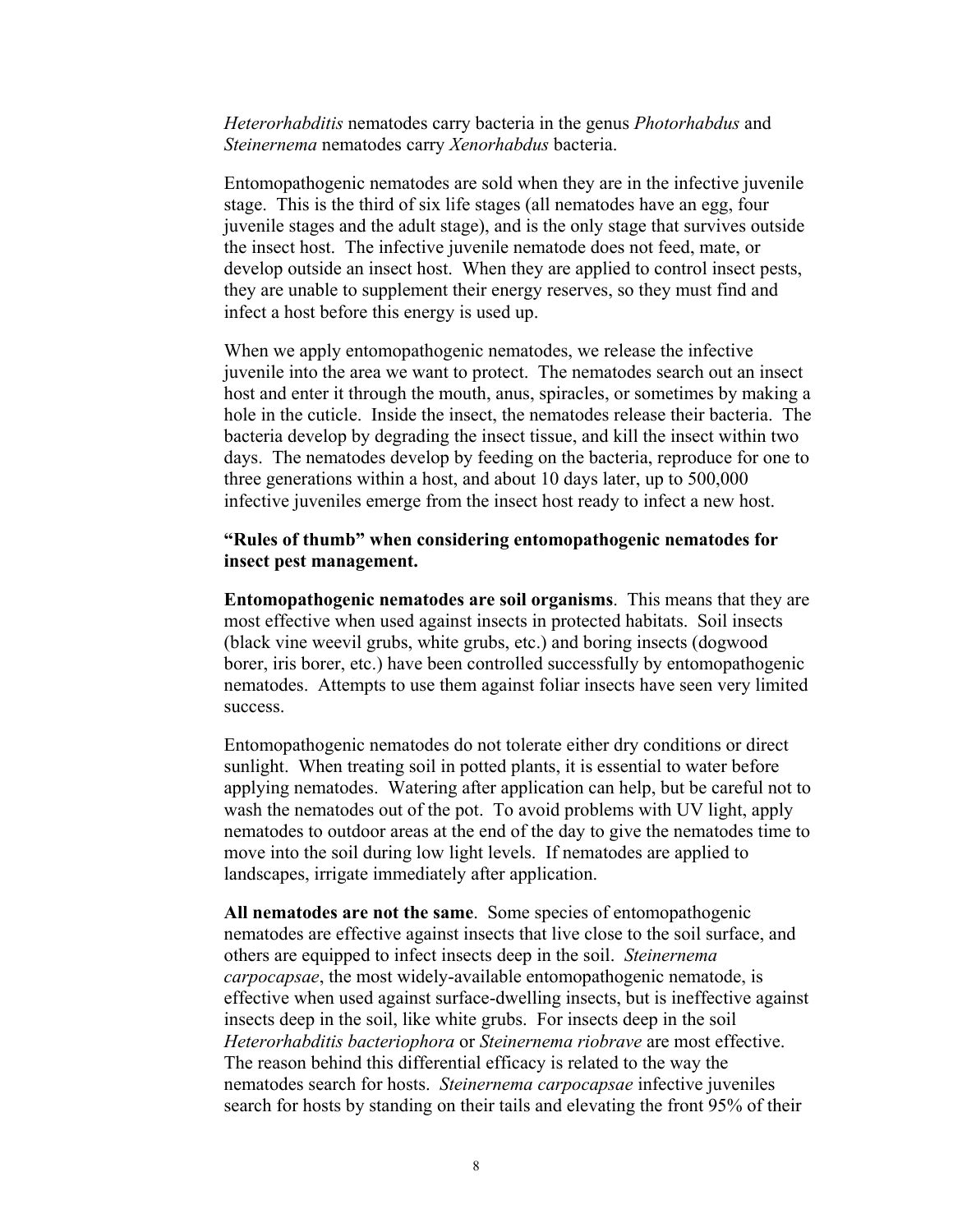body from the substrate. They stand perfectly straight and still for hours at a time, waiting for a host insect to walk over them. When the host comes into contact with the nematode, the nematode sticks to the host and then enters the body cavity, as described above. Obviously, if the nematode is standing on it's tail on the soil surface, the odds of it finding an underground insect host are slim. Most other nematode species move through the soil in search of insect hosts, and are not associated with the soil surface. These species will encounter underground insects and infect them.

Other differences among entomopathogenic nematode species include host specificity, activity levels in cool temperatures, and tolerance to warm temperatures. This information, along with the entomopathogenic nematode species in a product should be listed on the label. If this information is not on the label, contact the manufacturer and ask. The wrong choice of nematode species will often lead to poor results.

**Product shelf life is limited**. The first and most important thing to remember about transporting, handling and storing entomopathogenic nematode products is that the nematodes are living organisms and need to be treated as such. The infective juvenile stage is not considered a "resting stage". Unlike other microbial insecticides (e.g., Bt products, viruses or fungi), entomopathogenic nematodes use up their limited energy reserves even when they are formulated. A new breakthrough in entomopathogenic nematode formulations, a dispersible granule, has extended the shelf life of entomopathogenic nematode products to up to six months. Most formulations for entomopathogenic nematode products, including the dispersible granule, slow metabolism but they do not stop it entirely. Therefore, products have limited shelf lives compared with chemical insecticides and many other microbial insecticides. Granular formulations may appear very similar to chemical pesticides and it is tempting to treat them as chemicals. However, chemical insecticides are not affected by many environmental conditions that are lethal to entomopathogenic nematodes. In short, entomopathogenic nematode products require specific conditions during transport and storage to remain viable. Check label recommendations and do not use product that is too old. You may be applying dead nematodes.

Assessment of a product's viability after purchase is not difficult, has minimal equipment requirements and can protect the end user from applying dead entomopathogenic nematodes.

Equipment needed:

- 1. An inexpensive dissecting microscope or hand lens with at least 15X power
- 2. A good light source
- 3. A black or other dark colored surface
- 4. A clear, shallow dish for the examination (a Petri dish is ideal)
- 5. Water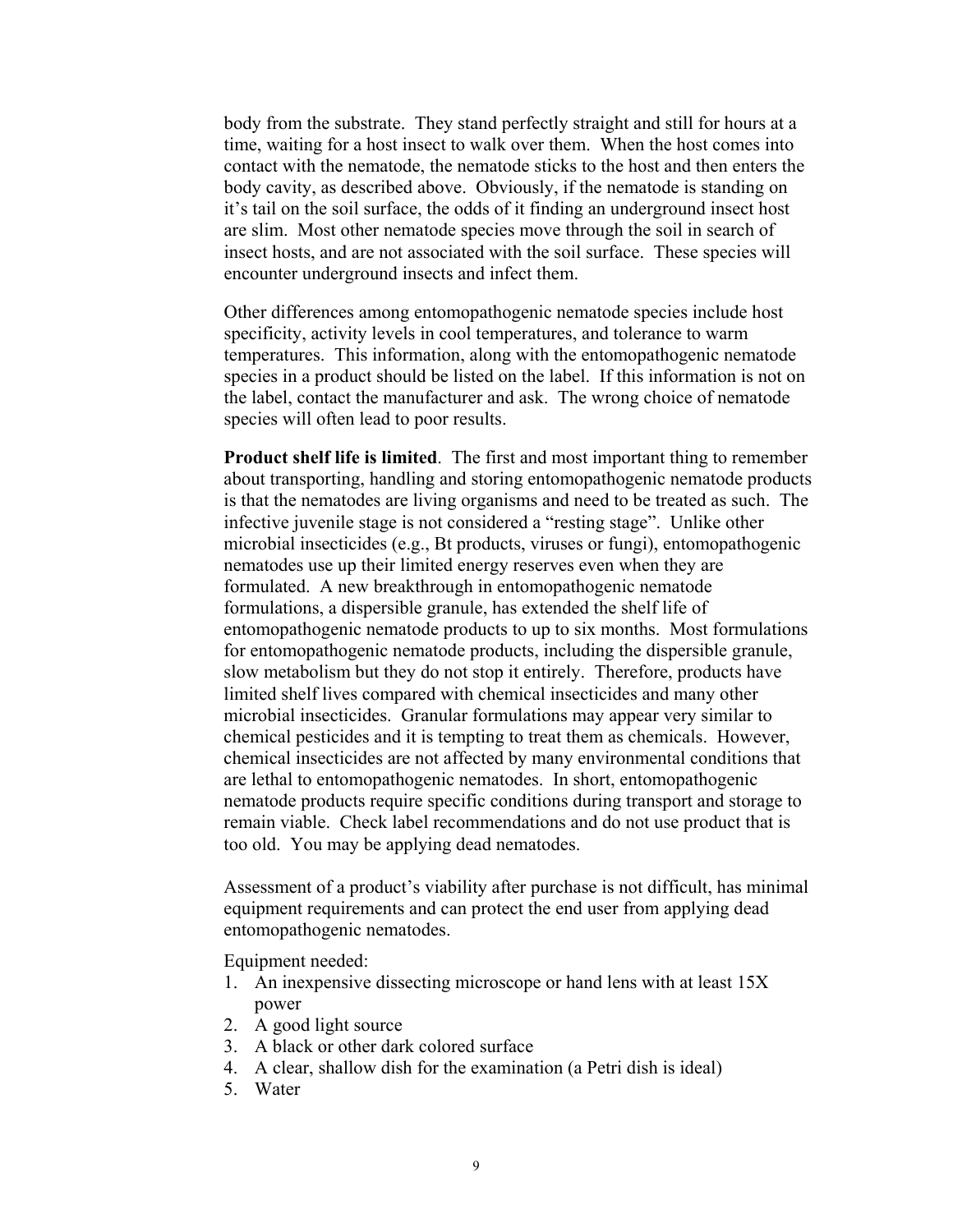To check for nematode viability, nematodes must be first released from their formulation. The methods for this are variable, depending upon what kind of formulation is purchased. Remember that the nematodes are, for the most part, about 0.5 mm long, so you need only check a very small amount of the purchased material. For example, a single granule will contain hundreds of individual nematodes, so a few granules are certainly enough to get a rough idea of viability.

#### **General Methods**

- 1. Take a small amount of formulated product.
- 2. Prepare the sample for application following the instructions on the label and put the nematodes and water in the examination dish.
- 3. Wait for the nematodes to revive from formulation. This duration will be written on the product label as the time to wait between preparing the product and application.
- 4. Put the examination dish on the dark-colored surface and shine the light from the side, so you see white nematodes with a dark background. If the nematodes are difficult to see due to the formulation material making the water cloudy, dilute the sample.

Some formulations may require the addition of an "activator" to release nematodes from a gelatinous matrix. In this case, it may be necessary to check for viability after putting together the tank mix. After the allotted time for activation has passed, all nematode species, except for *Steinernema carpocapsae*, should be moving in a sinusoidal ("S"-shaped) manner. *S. carpocapsae* infective juveniles will move when prodded using a pin or sewing needle. At rest, they assume a typical J-shape. Dead nematodes appear to be straight, do not move and are often clear. Another indicator of nematode viability is the density of lipid (fat) throughout the body. The nematodes should look "solid white" and not have the appearance of having bubbles within the body. These "bubbles" are actually water droplets that have replaced used-up energy reserves.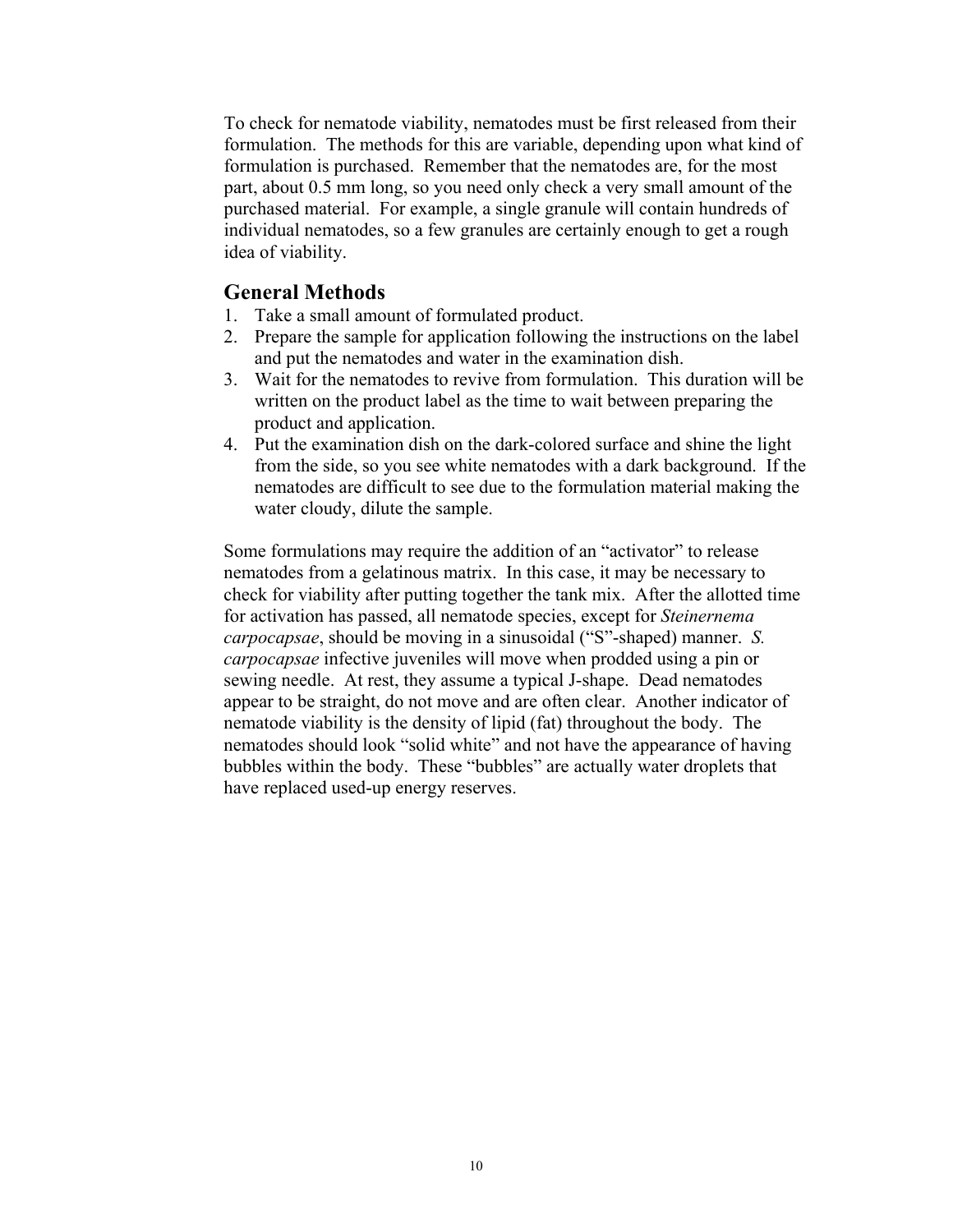**Preventative treatments with nematodes do not work.** When using entomopathogenic nematodes, monitoring pest populations is key to success. The life expectancy of entomopathogenic nematodes in the field after application is not well-known, so apply them when hosts (the target pests) are present.

**The standard field application rate for entomopathogenic nematodes is 1 billion nematodes per acre.** When scaled to a per-pot basis, this works out to 20,000 nematodes for a 12 inch pot. Manufacturer recommendations may differ from this figure. Always follow the manufacturer's recommendations.

**Most entomopathogenic nematodes available for sale will not be effective at soil temperatures cooler than 60**° **Fahrenheit.** Before applying, the soil should be warm enough for the nematodes to be effective.

Finally, as with all IPM programs, record product performance and customer satisfaction. Keep track of application techniques that work and don't work, and your effective use of entomopathogenic nematodes will improve from year to year.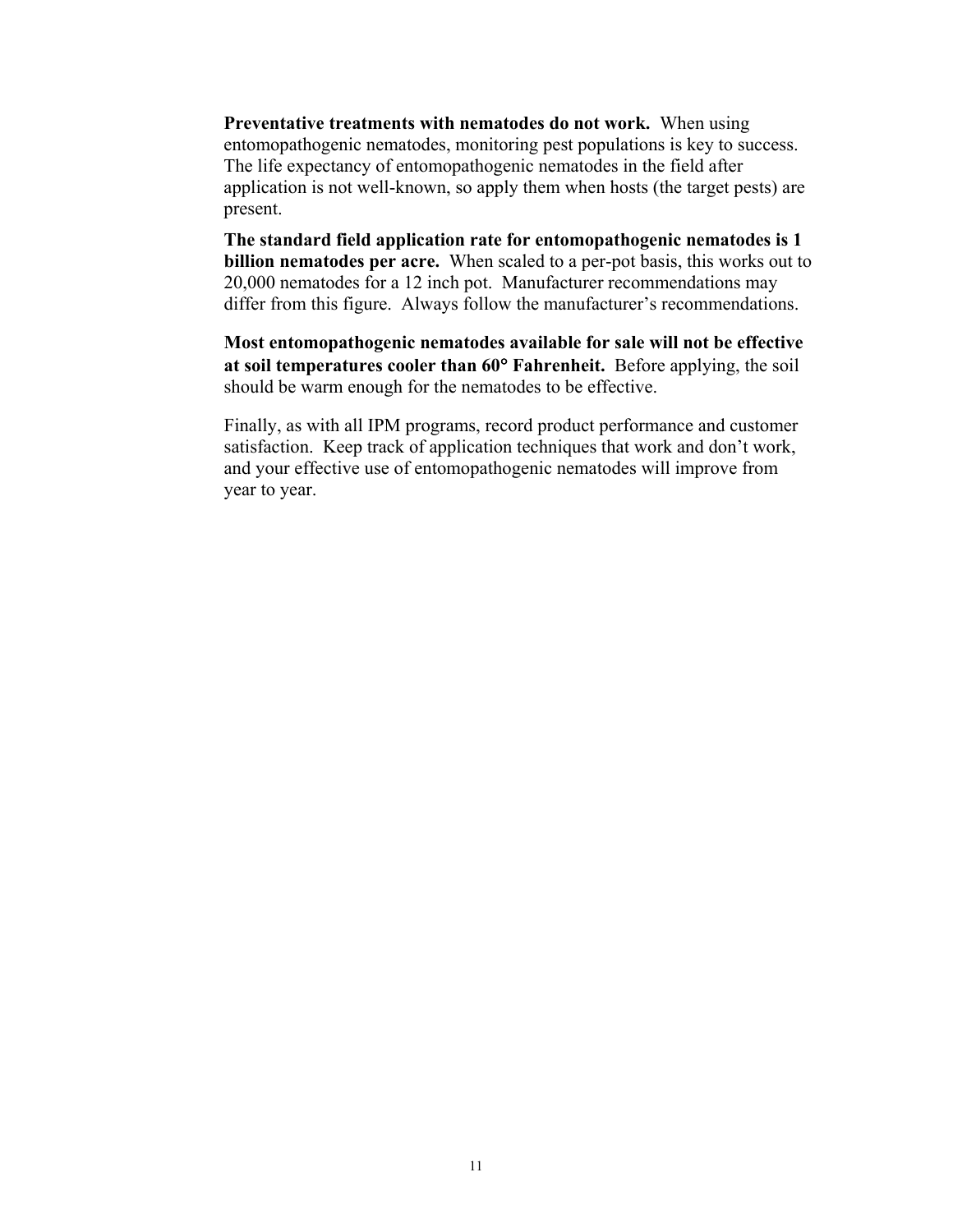## **Application of Beneficial Nematodes for Control of Fungus Gnats**

#### P. W. Gothro

Dept. of Entomology, Oregon State University, Corvallis, OR 97331-2907

#### **OVERVIEW**

Fungus gnats and shore flies, while not very big, may have a large effect on the success of a greenhouse/nursery operation. This is because they may: 1) feed on the tender roots/root hairs of seedlings (fungus gnat larvae); 2) transmit (vector) plant pathogens like *Verticillium, Pythium, Cylindrocladium, Sclerotinia,* and *Theilaviopsis* (adult fungus gnats and shore flies); or 3) indirectly injure ornamentals due to fecal spotting (shore fly adults). Developing a management program for these pests in the past often relied heavily on chemical compounds, but in the last several years, growers have been turning to entomopathogenic nematodes as a management tool. Success of these programs involves the correct selection of beneficial nematode, proper use of the nematode, and adequate monitoring.

#### **Major Components**

As with any pathogen/disease, there are three key components/conditions to the system it operates in:

- 1. Susceptible host (target pest).
- 2. Competent pathogen (healthy, correct 'stage').
- 3. Conducive environment (for host and pathogen).

These three components are referred to as the "Disease Triangle", and if any of these conditions are not met, there is no disease (or infection/control/success).

Regarding fungus gnats, the most susceptible stages are the immature forms (larvae and pupae), primarily because they are 'soft-bodied', and are the stages present in the soil/potting mix. It has been reported that adults are able to be infected as well, though we would expect at a much lower rate than the larval and pupal forms. Shore flies, on the other hand, because they feed primarily on algae, are usually not present in the potting mix. It is important to understand the biology of fungus gnats, namely that the immature forms are below the surface of the soil feeding on roots, though they may be between the roots and plug in liners.

The selection of a competent pathogen, or nematode in this discussion, is a factor that may be overlooked at times. While there are definitely many nematodes that will infect and kill fungus gnats, some types of nematodes are more appropriate for use than others. The most widely produced nematode,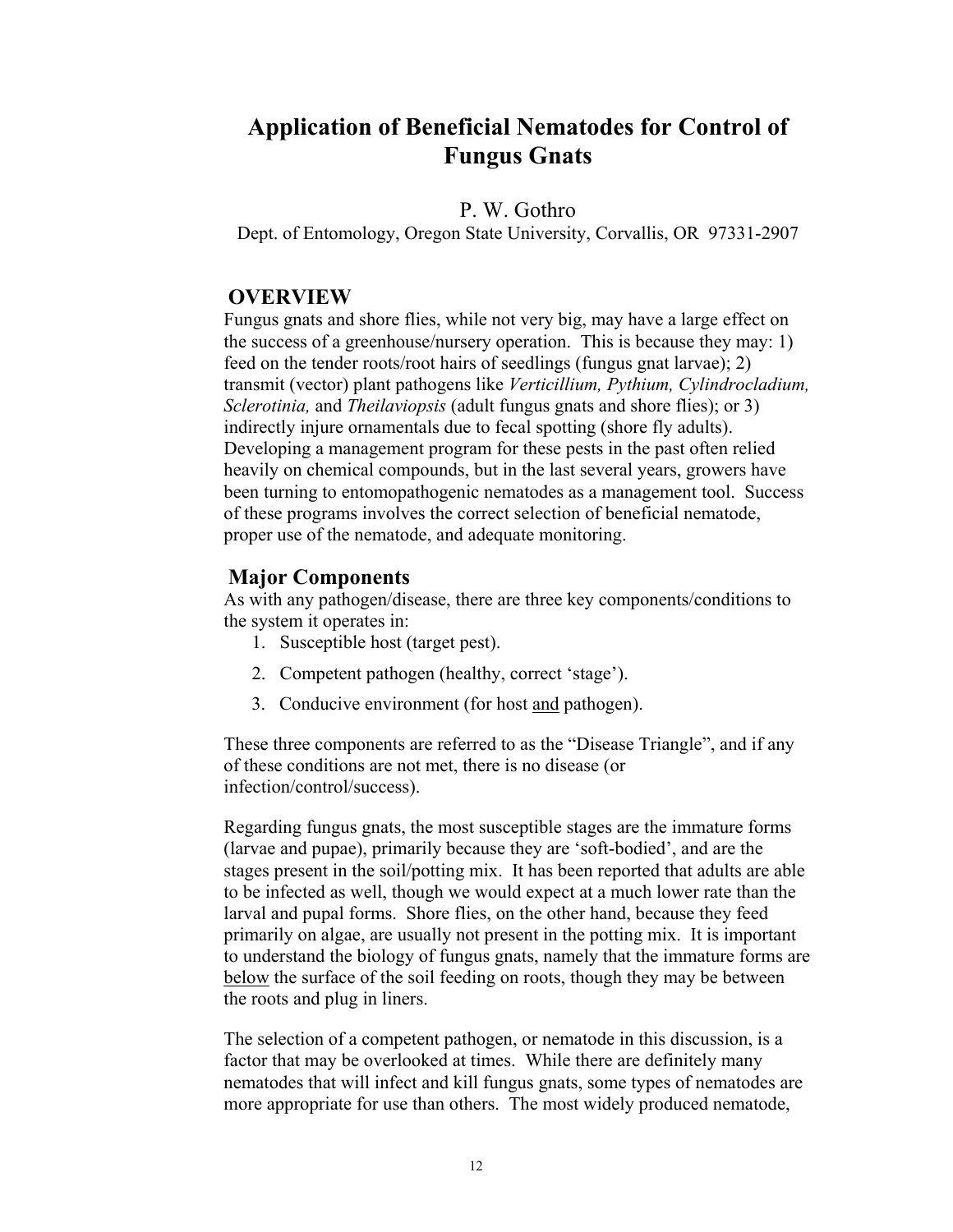*Steinernema carpocapsae*, will kill sciarids, but the nematode *S. feltiae* has been found to do the job better. This may be in part due to the fact that *S. carpocapsae* was originally isolated from a lepidopteran (moth) while *S. feltiae* was isolated from a dipteran (fly). Another factor to consider when selecting a nematode is the genus, *Heterorhabditis* or *Steinernema*, and possibly the particular strain. It is not very likely that most nematode producers will have different strains available any time in the near future.

A conducive environment for the system is often factor that is easy to overlook. We might find ourselves identifying the target, the fungus gnat, selecting the correct nematode, *S. feltiae*, and then applying the nematodes as we might a conventional pesticide. We need to take into account the abiotic, or physical, factors of the environment. Research has shown that nematodes are inactivated by sunlight/uv (it dries them out, etc.), and many nematodes are ineffective above  $25{\text -}26^{\circ}$  C (77-79 $^{\circ}$  F). Equally important is ensuring that there is adequate moisture before, during, and after nematode application to maximize the chance of successful infection.

#### **ADDITIONAL CONSIDERATIONS**

While keeping in mind the three components of the disease triangle, there are other factors to keep in mind as well. One of the most important other factors are what other pest management tools are being used in the area where nematodes are to be applied? Was the area treated with a nematicide, or will it? If so, what is the time interval between the applications? What other compounds have been, or will be applied to the area nematodes are to be used? While some compounds are very toxic to nematodes, they may be safely used in the same area if there is separation over time.

The condition of the application equipment is also a concern, though good spray etiquette should ensure there are no harmful residues left in the system. Often overlooked are the filters before the spray nozzle. If used , they should be 50 mesh or larger. On the other hand, if a 'wand' is used to drench plants, make sure the line is 'charged' with nematodes before starting application. It is also important to keep the nematode solution agitated to prevent settling and ensure even distribution. When mixing the nematodes for application, it is important to use cool water as water temperatures as low as 80º F could inactivate or kill the nematodes, whereas cooler temperatures will only slow the nematodes down and not harm them.

Monitoring is an essential component of any pest management program, and if implemented properly, it should pay for itself in a short time. With fungus gnats, yellow sticky cards are often used to monitor (and to limited extent, control) adults. By inspecting these as part of an IPM program, it may be possible to stop a problem before it starts, thereby saving money.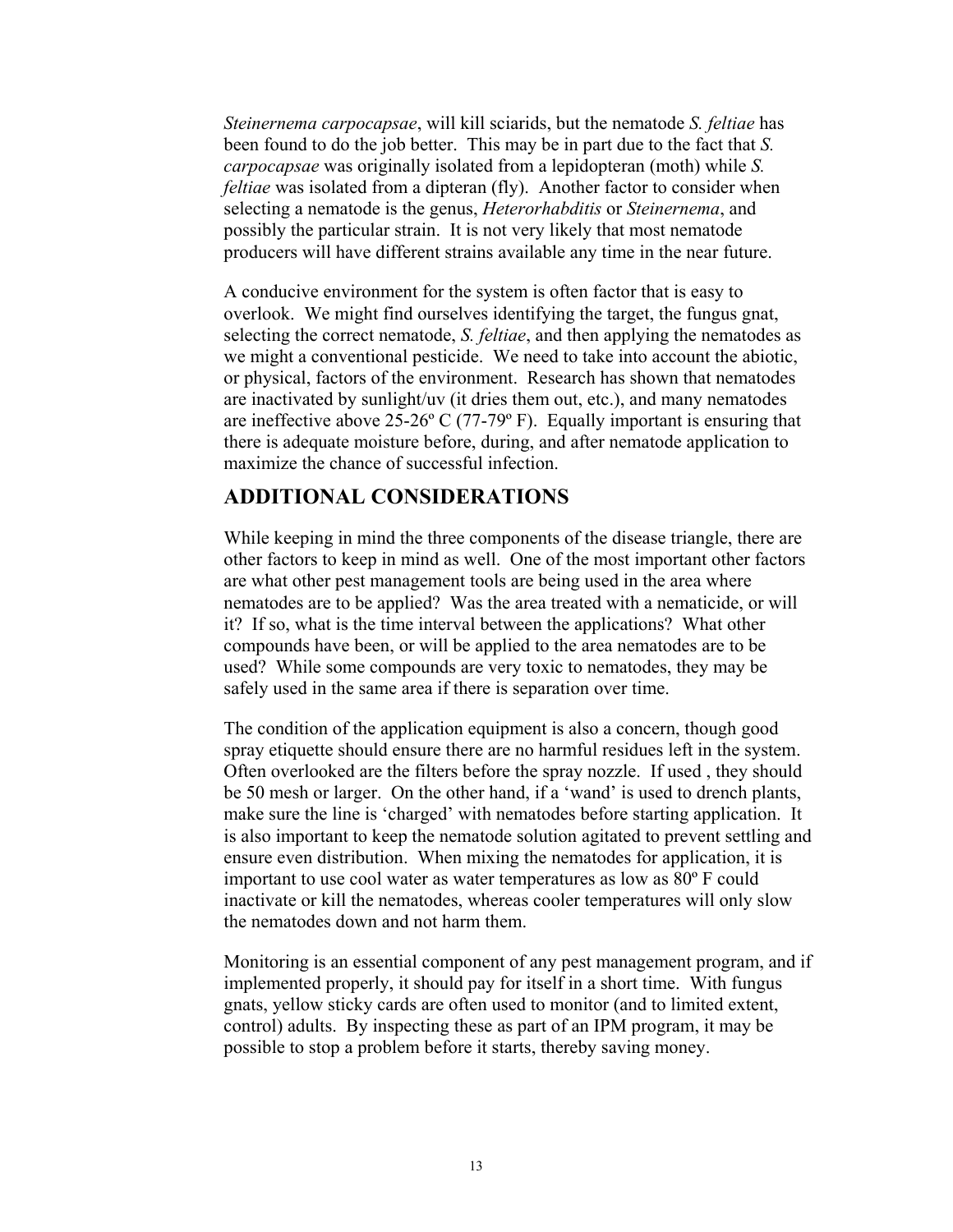## **CONCLUSIONS**

As with any pest management program, keep records of what tools (nematodes) were used and how they were implemented to help develop a system that will work for your operation. Ask suppliers/producers about their products and how they may change over time: Are other strains, isolates, or species available more suited to your operation? Does a producer offer 'custom strain' production? What about cost?

Always keep in mind the three parts of the disease triangle when using nematodes. Also bear in mind that nematodes are not a be-all end-all for fungus gnat problems, but rather another tool in the toolbox a pest manager has to use against this and other pests.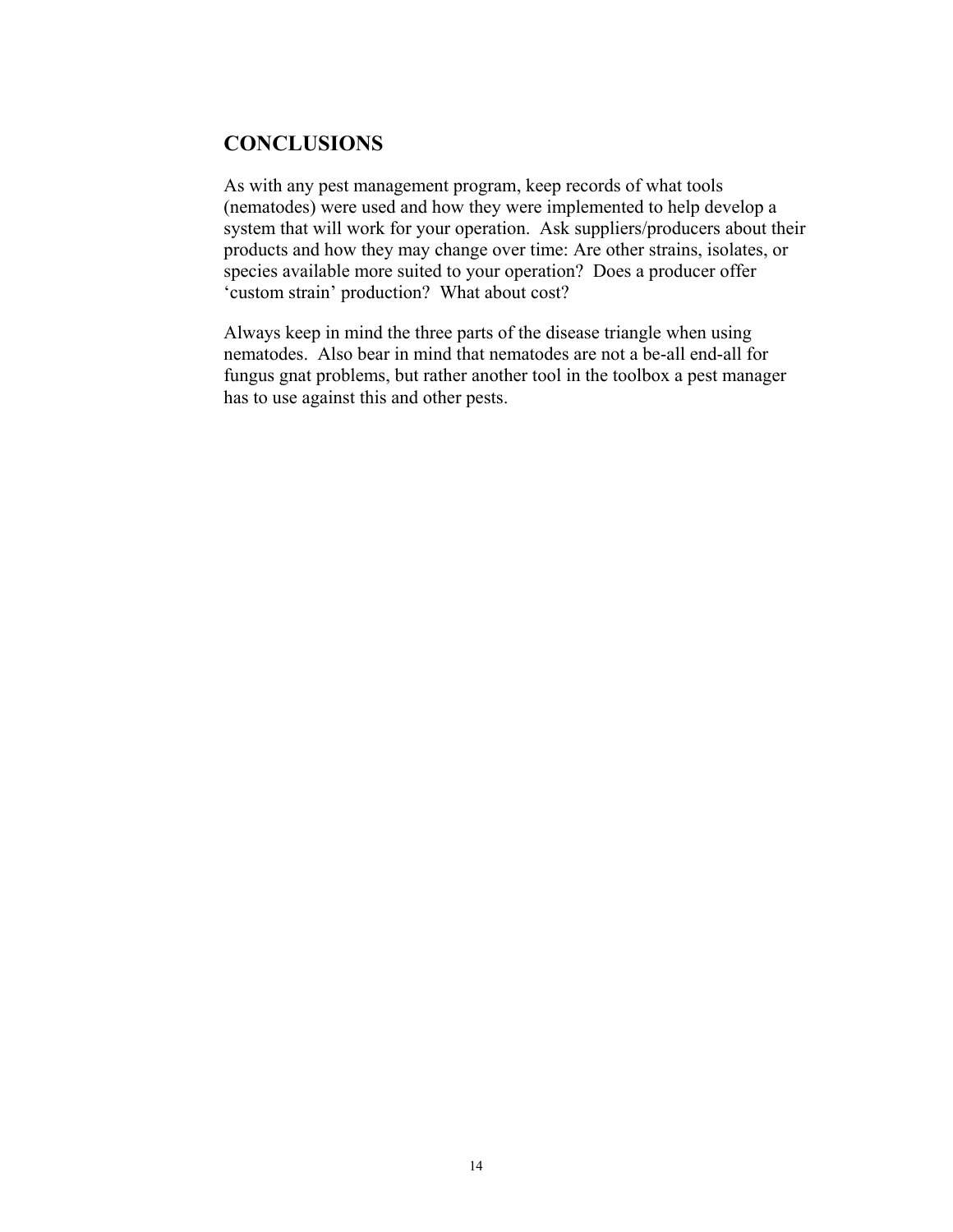## **Use of Entomopathogenic Nematodes to Manage Insect Pests in Small Fruit Crops**

#### S. R. Booth

Washington State University Research Unit, Long Beach, WA 98631

#### I. INTRODUCTION

Small fruit crops in general possess some traits that may enhance the potential of entomopathogenic nematodes against subterranean pests, so this section presents some general considerations and methods for the application of entomopathogenic nematodes against subterranean insect pests in small fruit crops. Nevertheless, small fruit crops are diverse in terms of cropping type, growth requirements, and management tactics, so some specific protocols are noteworthy. These considerations and tactics are presented for cranberry, blueberry, caneberry (red raspberry, blackberry, boysenberry, loganberry, marionberry, etc.), grape, and strawberry.

#### II. KEY INSECT PESTS OF SMALL FRUIT

- A. Numerous, diverse, and distributed among all common terrestrial taxonomic orders.
- B. Key pests are often the same despite the crop.
- C. Can be categorized according to functional group or feeding guild. As in other crops, soil-dwelling root-feeding pests of small fruits have greatest potential to be controlled by entomopathogenic nematodes.
	- 1. Black vine weevil (*Otiorhynchus sulcatus*), strawberry weevil (*O. ovatus*), obscure root weevil (Sciopithes obscurus), and wood's weevil (*Nemocestes incomptus*) -- common in many small fruit crops in most northern and some southern temperate growing regions.
	- 2. Scarab grubs—fairly ubiquitous, but less common in the PNW.
	- 3. Cranberry girdler (*Chrysoteuchia topiaria*), (e.g., sod webworm) severe pest of cranberry in most Northwest growing regions.
	- 4. Grape root borer (*Vitacea polistiformis*) (Sesiidae) -- common in American Midwest and southeast.

## III. THE POTENTIAL OF ENTOMOPATHOGENIC NEMATODES IN SMALL FRUIT CROPS

- A. Potential could be large—small fruit crops are often perennial and grow in relatively undisturbed soils
- B. Although most field studies have demonstrated good efficacy, entomopathogenic nematodes have not been well implemented in most pest management programs in small fruits.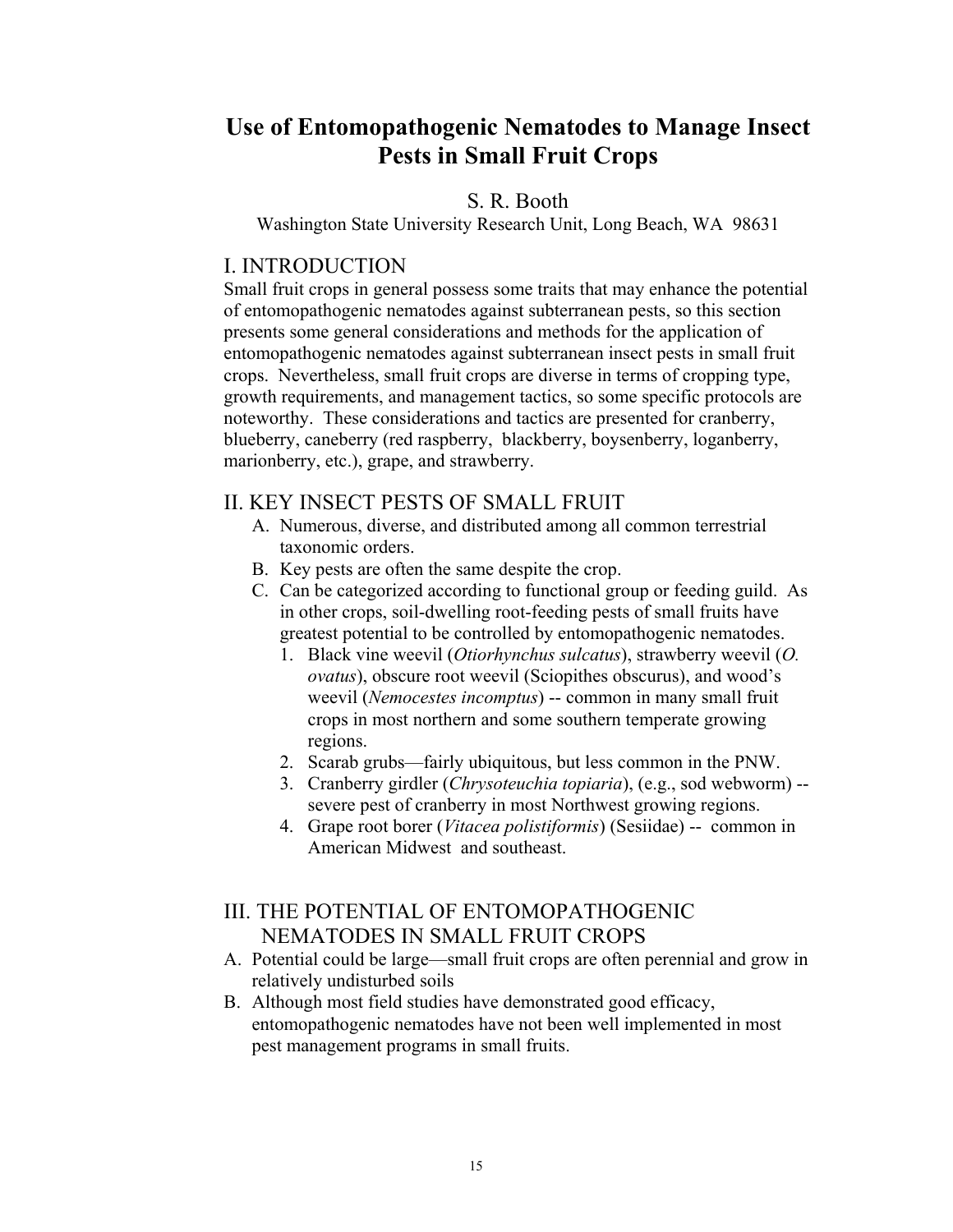- C. Many field studies have been limited to smaller plots, featured nontraditional application techniques, and were conducted by a small cadre of forward-thinking researchers.
- D. In Pacific Northwest small fruit crops, the success of the most commonly commercialized nematode, Steinernema carpocapsae, has been modest because soil temperatures are often below its threshold for activity  $(15^{\circ} \text{C})$ during optimum application times.
- E. Difficulties in formulation and marketing have slowed implementation. Smaller scale and less expensive production techniques, and the research and development of effective as well as producible strains may be more encouraging.

## IV. MONITORING FOR PESTS

- A. Subterranean pests in dense soils can be sampled using a large diameter (10 cm) soil corer or golf cup cutter.
- B. Sandy soils can be sampled with shovels and sieved through screens to detect large larvae or cadavers. Caneberry plantings are less dense than matted crops and peripheral roots and nonfruit-bearing primocanes can be sampled without damaging the main crown or floricanes. Each side of a trellised row receives sunlight at different times of the day, so soil should be sampled from both sides or consistently from the same side.
- C. Root weevil larvae do not float in water and some soils contain a lot of debris, so they must be sorted by hand. In strawberry, the entire plant and the surrounding soil should be carefully examined, as larvae are often inside the crown.
- D. Adult root weevils are nocturnal but usually fully active within an hour after sunset. In cranberry, weevils can be sampled with a sweep net. In caneberry, they can be dislodged onto a tarp by vigorously shaking the trellis 3 times and then counted using a flashlight. In grape, Cone et al. (1990) suggested sampling weevils in traps hung on the trellis wires. In strawberry, weevils can be directly observed on the foliage with the aid of a flashlight.

### V. FACTORS DETERMINING APPLICATION TECHNIQUES

- A. Characteristics of the pathogen
	- 1. predatory behavior
	- 2. activity temperature threshold
- B. Characteristics of the pest
	- 1. seasonality / lifestage susceptibility
	- 2. distribution (uniform vs patchy)
	- 3. rate of increase (ability to disperse as well as reproduce)
- C. Characteristics of the crop
	- 1. value
		- 2. age (annual vs bi- or tri-annual)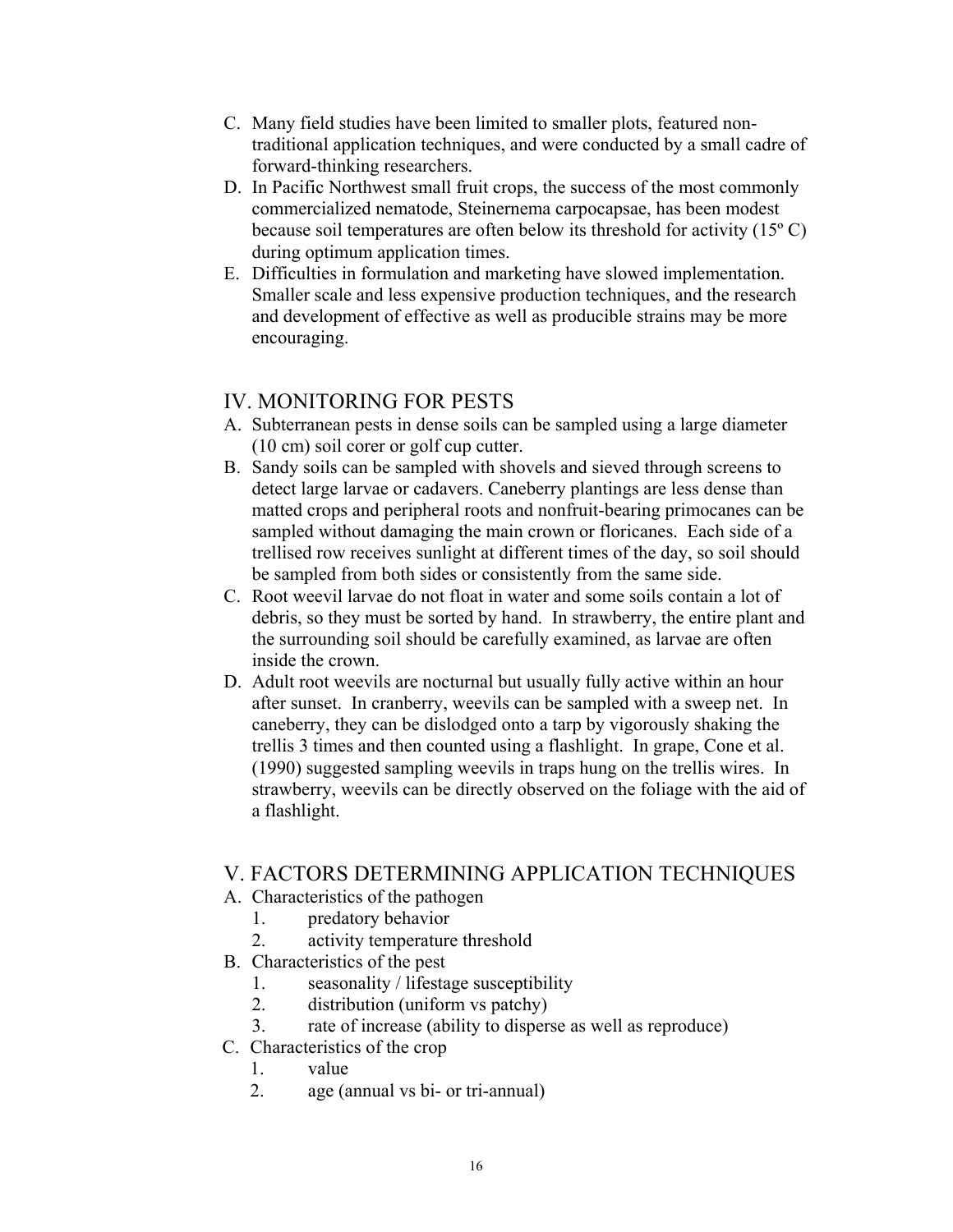- 3. soil type and structure
- 4. crop structure (plant height, % soil cover, trellised)
- 5. soil moisture and irrigation method
- D. Specific Factors by Crop
	- 1. Cranberry
		- a. Two distinctive crop characteristics:
			- (1) Pesticides are commonly applied through the set sprinkler system
				- (a) untreated areas can be covered with tarpaulins, but they must be removed immediately after treatment.
				- (b) Alternatively, plug or turn off nozzles of conflicting sprinklers provided system water pressure and the delivery at other sprinklers are not affected.
			- (2) Crop's extreme sensitivity discourages destructive sampling, making it difficult to assess nematode efficacy or persistence.
		- b. Characteristics of pest and pathogen
			- (1) Due to dense structure of both soil and crop, entomopathogenic nematodes may not move as much in cranberry as in other crops. Both S. carpocapsae and Heterorhabditis bacteriophora moved only 4 cm in 14 days in a cranberry bog on the east coast, whereas a small percentage of the latter species (HP88) moved 30 cm in 60 days in a west coast cranberry bog. A similarly low percentage of inoculated H. bacteriophora moved more than a meter during a 10 month period in a very sandy bog.
	- 2. Caneberry and grape
		- a. Crop characteristics:

(1) Farms and vineyards are often large and crop rows (alleys) are separated by trellis and wires, so pest infestations may be more patchy and difficult to locate than in other crops.

(2) Conventional application is usually by air blast sprayers that may be harmful to entomopathogenic nematodes. (Studies in apples have demonstrated that nematodes can survive air blast application).

(3) Chemigation practices using above ground and below ground trickle and drip systems are becoming more common.

- b. Pest characteristics: Perhaps more than in other crops, root weevil infestations in caneberry are located at field edges and usually extend along trellised rows rather than across them.
- 3. Strawberry
	- a. Crop characteristics:

(1) Perennial, often cultured as an annual crop in warm locales, and bi- or tri-annuals in cooler regions. A thick understory of foliage and duff develops by late season and overwintering plants are often protected by mulching hills with straw or black plastic. These ground layer habitats promote microbial organisms, but fumigation between plantings suppresses them.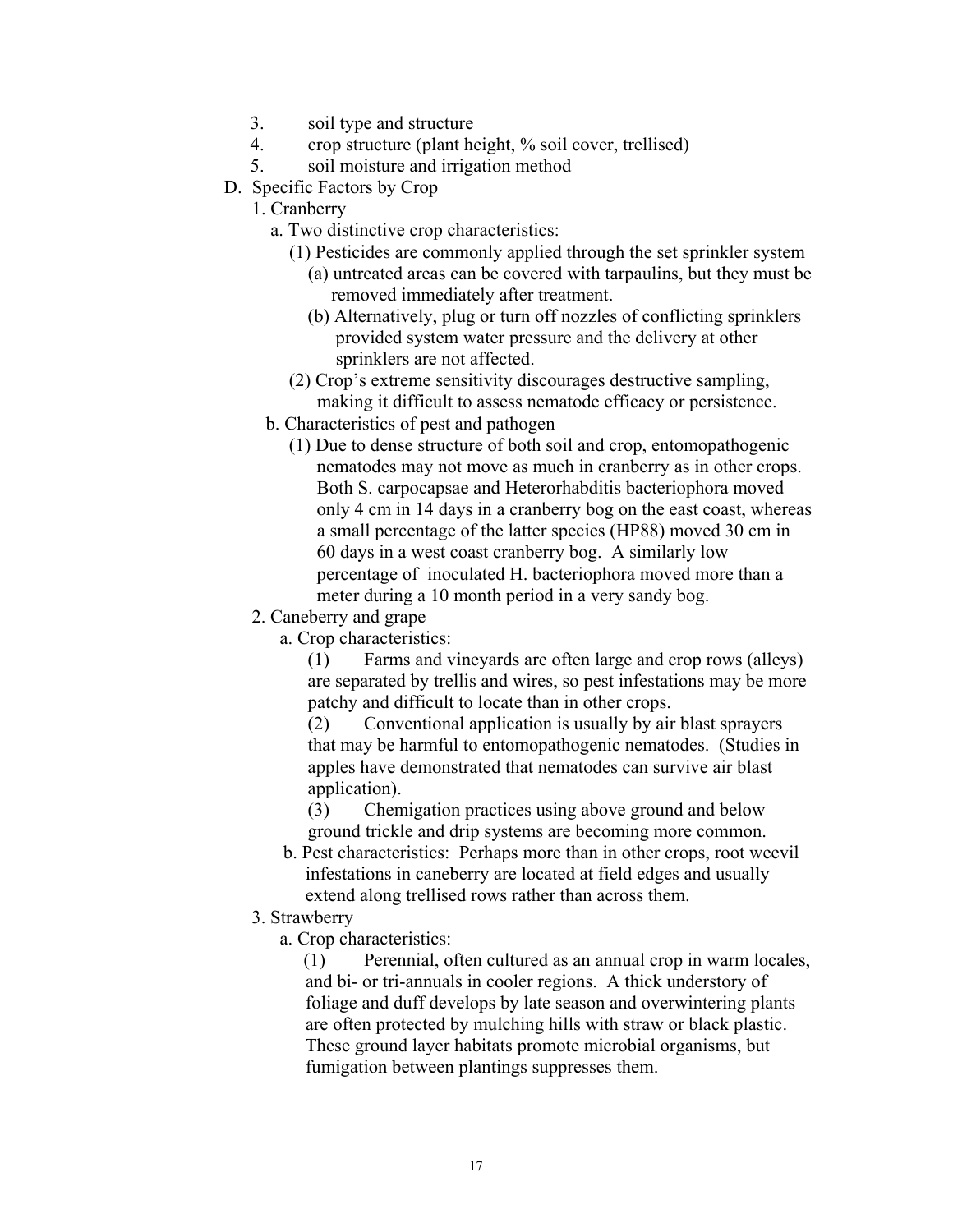(2) Size and location of most infestations are easily discerned in short, fast growing strawberry plants. Strawberries grow in a variety of soil types.

#### b. Pest Characteristics:

(1) In the Pacific Northwest, the root weevil complex in strawberry typically consists of 3 -- 4 spp which are very difficult to distinguish as larvae, aside from size. Most species also have overlapping lifestages, further confounding identification.

### VI. APPLICATION TIMINGS

A. Pest Phenology:

1. Black vine weevil

a. Entomopathogenic nematodes have the greatest potential against black vine weevil during mid-spring, when most of the population is in susceptible, larger larval lifestages. However, the window for application and evaluation is usually short, especially at northern latitudes, where soil temperatures routinely remain below the thermal activity threshold for most commercial strains of entomopathogenic nematodes (15º C) until late spring. Weevils begin to pupate and emerge as adults when soils are at similar temperatures. Applications should be made when before adult emergence begins.

b. The time frame for application of entomopathogenic nematodes against late instar root weevil larvae may be extended in strawberry beds by using mulches. Black plastic can raise soil temperature several degrees during early spring, but such a practice could also accelerate root weevil larval development.

c. Alternatively, entomopathogenic nematodes can be applied in early fall when soil temperatures are still above  $15^{\circ}$  C, but most weevil larvae are still very small, less susceptible, and more difficult to detect. In faster developing crops such as caneberry, late summer applications may be further hindered by decreased irrigation after harvest.

2**.** Cranberry girdler

a. Entomopathogenic nematodes should be applied against cranberry girdler during mid-summer, when soil temperatures are warm and larvae are at least medium sized. Because moth emergence is often extended, the life stage distribution of girdler larvae is correspondingly mixed. Thus, an initial application at 3 weeks after peak adult emergence, as indicated by pheromone trap catches, should be followed by a second application 10 to 14 days later.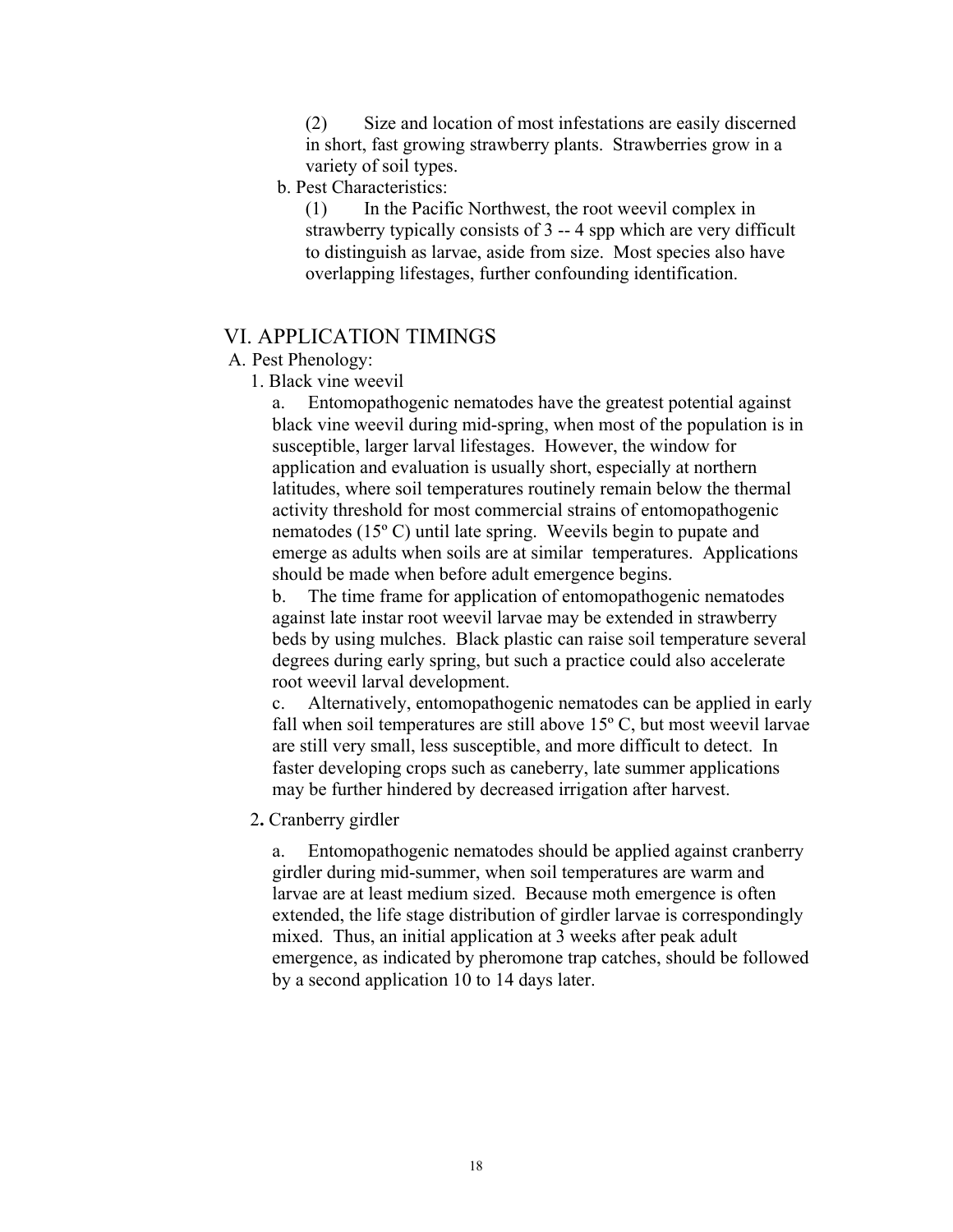## VII. GENERAL APPLICATION METHODS

A. Spot treatments, small infestations.

- 1. Sprinkling can to small areas
- 2. Subsurface injectors to individual plants. A fumigant injector was used to apply entomopathogenic nematodes to deep soil layers  $($  > 10 cm) in grapes, but 50 separate injections of a 10 ml nematode suspension were required for each 1 x 0.5 m plot and treatments were not effective. Another type of subsurface injector was more efficient, but treatments still failed to effectively suppress grape root borer.
- 3. Small-scale water injector to temporary driplines. In a study conducted in western Washington red raspberry fields, entomopathogenic nematodes were applied through temporary overhead driplines using Mini-Dos® water-powered injector. Application time was rather slow (30 min/line), so the nematode suspension had to be frequently stirred by hand, but application density was fairly uniform.
- B. Large and whole-field infestations
	- 1. Large scale injection pump to commercial driplines. Such a pump will evenly distribute the pathogen and also utilize a larger volume of nematodes in suspension which is easier to prepare and assess. However, commercial driplines frequently leak or are plugged, especially in the spring. Due to their high density and propensity to settle, nematodes may more likely to be lost to small leaks compared to conventional pesticides.
	- 2. Syringe to commercial driplines. Studies of dripline application to grapes featured injection of entomopathogenic nematodes by syringe, but until that method is more thoroughly tested.
	- 3. Below ground T-Tape®. It has been demonstrated that entomopathogenic nematodes can successfully pass through below ground T-Tape in raised strawberry beds, but longer lines may be less effective.
	- 4. Trickle irrigation. Nematodes may survive passage through the system, but distribution is far from uniform.
	- 5. Set sprinkler system in cranberry. Studies have shown nematode densities to be fairly uniform after application through set sprinkler systems.
- C. Mulches to enhance nematode survival.
	- 1. Compost mulches may enhance the survival of entomopathogenic nematodes, but could also introduce pestiferous nematodes.
	- 2. Plastic mulches increase soil temperature, thus nematode survival and efficacy is enhanced, but so is the rate of pest development. Placement of black plastic immediately before application may be the best use. More research is needed.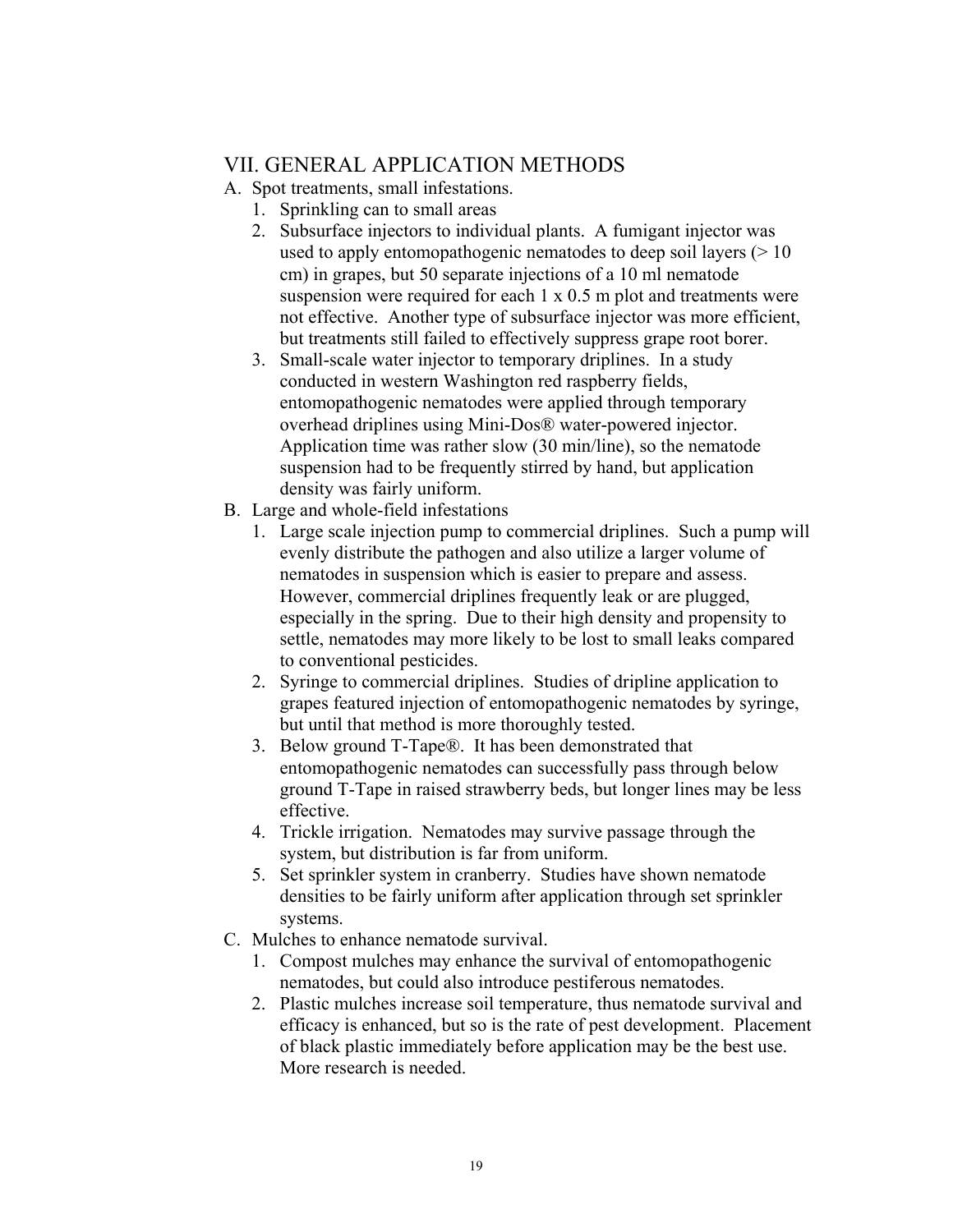### VIII. General Procedures

- A. Monitor hourly soil temperature at 10 cm depth beginning several days before application and continue throughout the duration of the experiment. In the Pacific Northwest during spring, soil temperatures may drop considerably after sunset, especially in tilled soil surrounding raspberry.
- B. Apply nematodes when soil temperatures exceed 15º C. For black vine weevil in the Pacific Northwest, ~50% of the population are pupae.
- C. Prepare nematode suspension and assay for concentration and viability. IJs can be easily counted in 0.3 ml aliquots using a stereomicroscope. At lower application rates (1-2×10<sup>9</sup> IJs/ha), the suspension need not be diluted, but higher rates may require dilution prior to counting. Count at least 6 aliquots per sample, and accept the average value if the standard deviation is  $\leq 1$ .
- D. Drench plots with water before and after application to stimulate nematode movement into the soil and wash them from foliage. Researchers have determined 1.25 cm water (2000 liters/ha) was appropriate for cranberry.
- E. Continue to measure nematode concentration and viability during application for uniformity in both space and time.
- F. Aerate or stir the suspension before and during application.
- G. Post-application Assessment (for persistence and uniformity of distribution)
	- 1. Soil Extraction. Techniques to isolate and quantify entomopathogenic nematodes directly from the soil are relatively complex and usually unnecessary to estimate nematode survival.
	- 2. Baited soil samples. Place alternate hosts such as wax moth (*Galleria mellonella*) larvae on soil sampled from treatment plots. Wax moth larvae are relatively inexpensive and readily available through the mail. Place 4-6 larvae per 30 g moistened soil in a sealed petri dish for 4 days at constant temperatures (20º C) to infection.
	- 3. Incubation. Maintain infected larval baits or cadavers 7 days in individual chambers at high relative humidity and constant temperatures.
	- 4. Buried baits. In some crops, baits can be buried in small screen cages for later recovery. Soils of cranberry bogs, however, are highly structured and strongly layered, so the burial of even very small cages would disrupt that structure and allow greater movements of entomopathogens through the soil. Strawberry fields are more frequently tilled, so buried baits may be more appropriate there.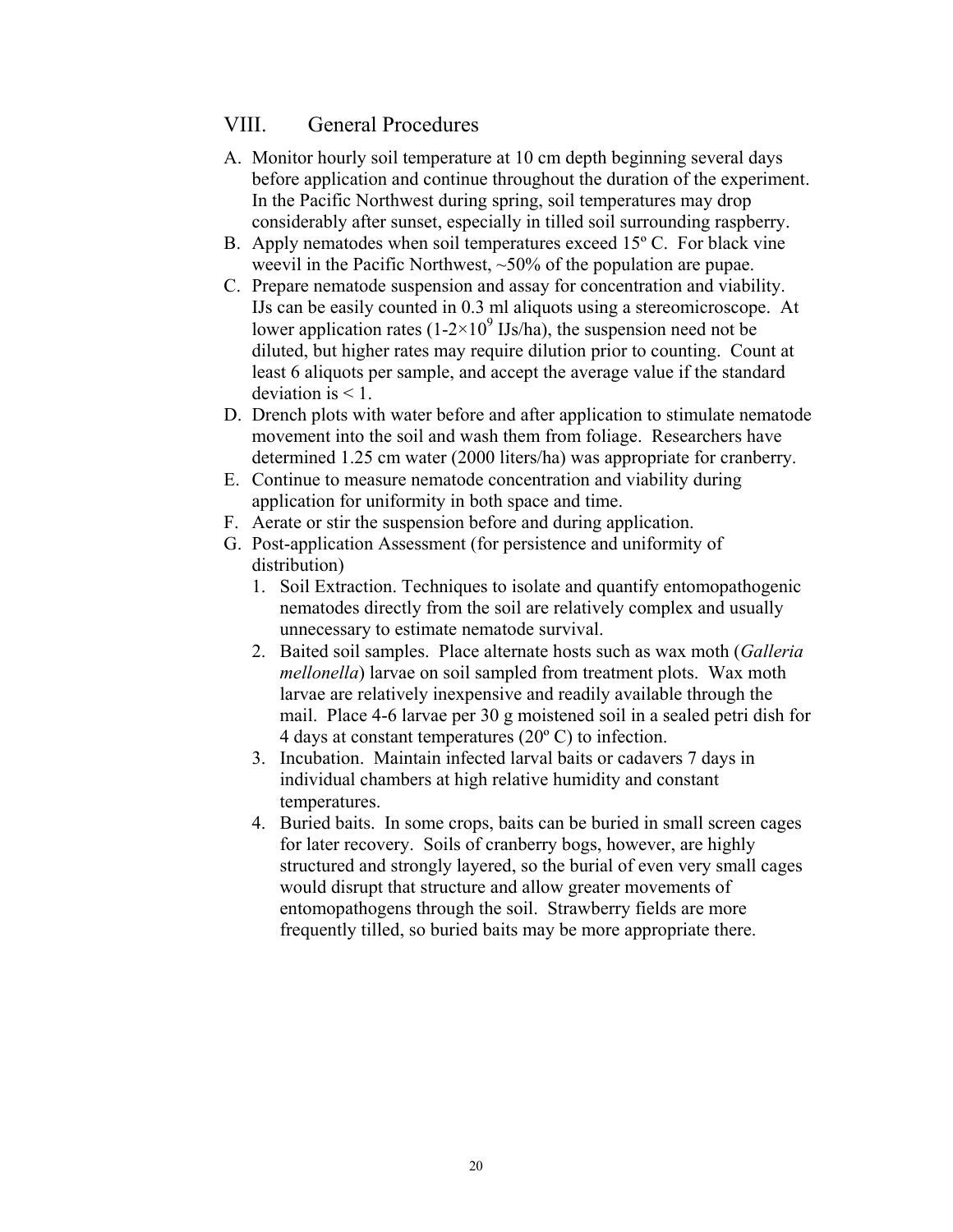## Control of Root Weevils in Nursery Crops with Entomopathogenic Nematodes

#### Ralph E. Berry

Dept. of Entomology, Oregon State University, Corvallis, OR 97331-2907

#### **Introduction**

Control of root weevil larvae in nursery crops is notoriously difficult because of the cryptic nature of the larvae. Larvae feed on over 140 different species of host plants, but are particularly troublesome on azalea and rhododendron. Larvae feed from mid-summer into the fall, and again the following spring, when the most serious injury occurs. In mild climates, larvae also may feed during the winter. Larger larvae consume feeder roots and bark on larger roots in the spring, which results in reduced vigor of the plant and, in severe infestations, death of the plant.

Entomopathogenic nematodes have high potential for the control of root weevil larvae in several different nursery production systems. Several different nematodes species have been shown to significantly reduce larval populations if applied properly. However, the use of nematodes on certain nursery plants with very low damage thresholds (such as rhododendron: 3 larvae/plant) may require more frequent applications at higher rates or their use may need to be integrated with chemical treatments.

The black vine weevil is the most common weevil species attacking nursery crops. The strawberry root weevil, while important in nursery crops, most commonly attacks small fruit crops, such as strawberry, cranberry and cane berries. Other weevil species, such as the woods weevil, rough strawberry weevil, clay-backed weevil, also may feed on nursery crops, but these species are not as abundant or damaging as the black vine weevil.

Black vine weevil larvae are highly susceptible to entomopathogenic nematodes. Infected larvae are killed within 48 hrs of attack and nematodes complete their life cycle within the host in about 14 days, depending on the temperature. Once the nematodes have completed their life cycle, the infective juvenile stage escapes into the soil in search of additional prey.

#### **The Nematodes**

Many of the entomopathogenic nematode species that are available for insect control have been collected on ocean beaches around the world. Some species have been collected from infected insects, but for many species, the natural host is unknown. *Steinernema carpocapsae* is perhaps the most well known entomopathogenic nematode that has been commercialized. This nematode was first isolated from a codling moth larva. *S. riobrave* was collected in Texas and was originally isolated from a cotton bollworm larva. *S. glaseri* was isolated from a scarabaeid larva and *S. feltiae* was originally isolated from a bibionid fly. There are many different strains of *Heterorhabditis*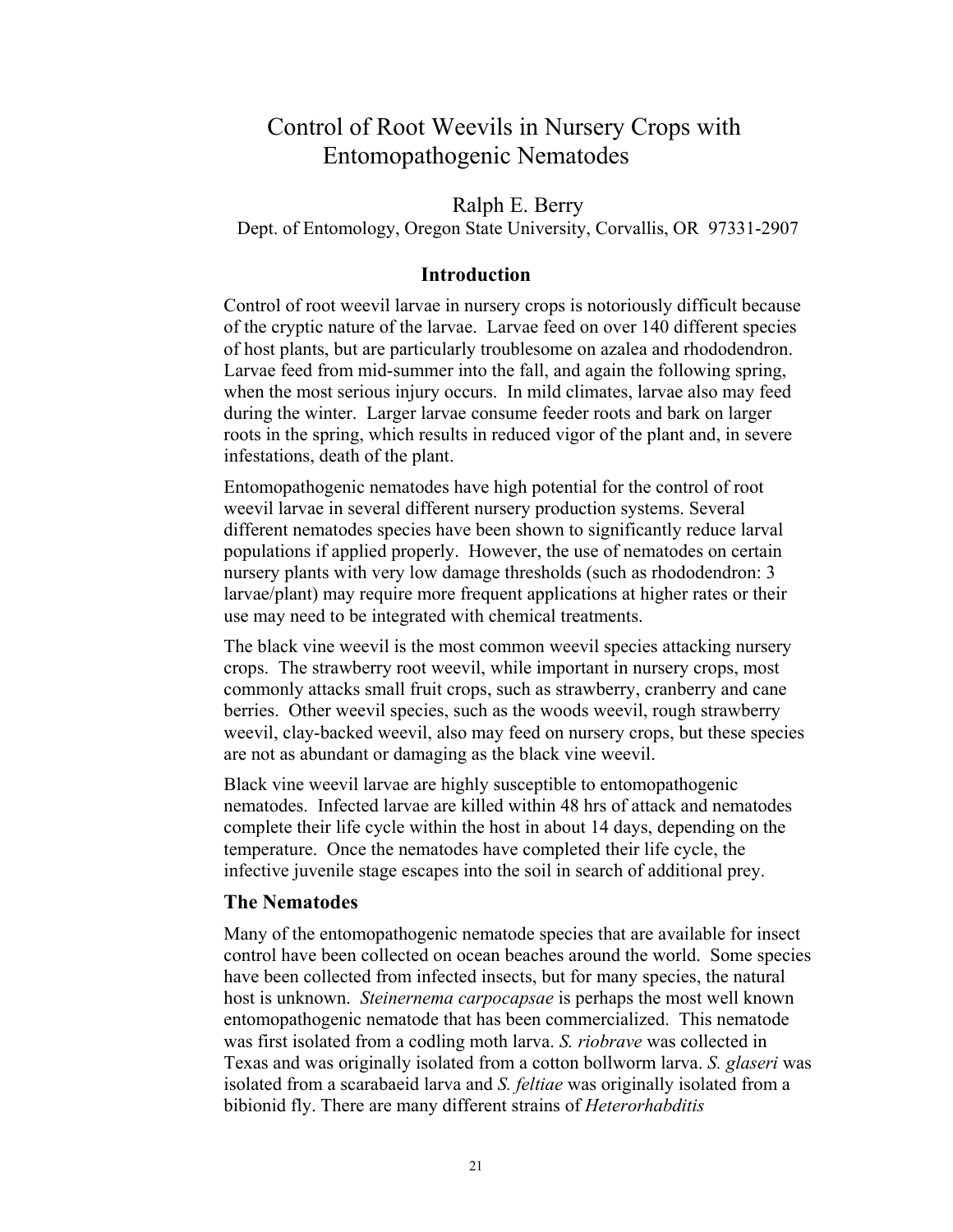*bacteriophora*, which was originally isolated from *Heliothis punctiger* in Brecon, Australia. Other strains of *H. bacteriorphora* have been isolated from North Carolina and Utah. *H. megidis* was collected from a Japanese beetle larva in Ohio. The natural host of *H. marelatus* is unknown, but it has been identified from a sawfly larva collected along the Oregon coast.

Many nematode species have been collected from soil by baiting soil samples with waxworm larvae (*Galleria mellonella*) and dissecting *Galleria* to verify that nematodes are present. Many more nematode species are likely to be described as scientists sample different habitats around the world.

Most of the described nematode species belong in the genus *Steinernema*, a total of 24 species have been isolated, and four species have been commercialized. Of the *Heterorhabditis* species, only *H. bacteriophora* and *H. megidis* have been commercialized. It is likely that some additional species will be commercialized, but perhaps by small companies who can produce large enough quantities to supply local or regional biocontrol programs rather than enough to meet national needs.

It is important to select the right nematode species for a specific biocontrol program. For example, *S. carpocapsae* works best on Lepidoptera (pyralids), *S. feltiae* works best on sciarid flies, *S. scapterisci* controls mole crickets, *H. bacteriophora* and *H. megidis* both control scarab larvae, and *H. megidis, H. bacteriophora* and *H. marelatus* control root weevils. Steinernematids are less effective on root weevils than the heterorhabditids.

#### **The Bacteria**

The bacteria associated with *Steinernema* spp. belong in the genus *Xenorhabdus*, whereas the bacteria found in *Heterorhabditis* spp. belong in the genus *Photorhabdus*. *Photorhabdus* bacteria are photoluminescent. This attribute is useful to determine the degree of infection of insect prey by nematodes. The intensity of the luminescence is greatest within the first 72 hrs after infection.

The symbiotic association between bacteria and nematodes benefits both organisms - one cannot live without the other. The bacteria that live inside the nematode are introduced into the insect prey by the nematode. Once inside the insect prey, the nematode inhibits the host's antibacterial defenses that would otherwise attack the invading bacteria. The bacteria produces a toxin that kills the insect prey and produces antibiotics that prevent the growth of other contaminating bacteria. The nematode feeds on the insect tissue and the developing bacteria and completes its life cycle. After the nematodes have completed their life cycles, the infective juveniles containing the symbiotic bacteria escape into the soil to search for additional insect prey.

The 3rd stage infective juvenile is the only nematode stage that can survive outside of the insect host. Infective juveniles disperse in the soil and search for additional prey. Once a suitable prey is located, the infective juveniles enter the host through natural body openings (spiracles, mouth, anus) or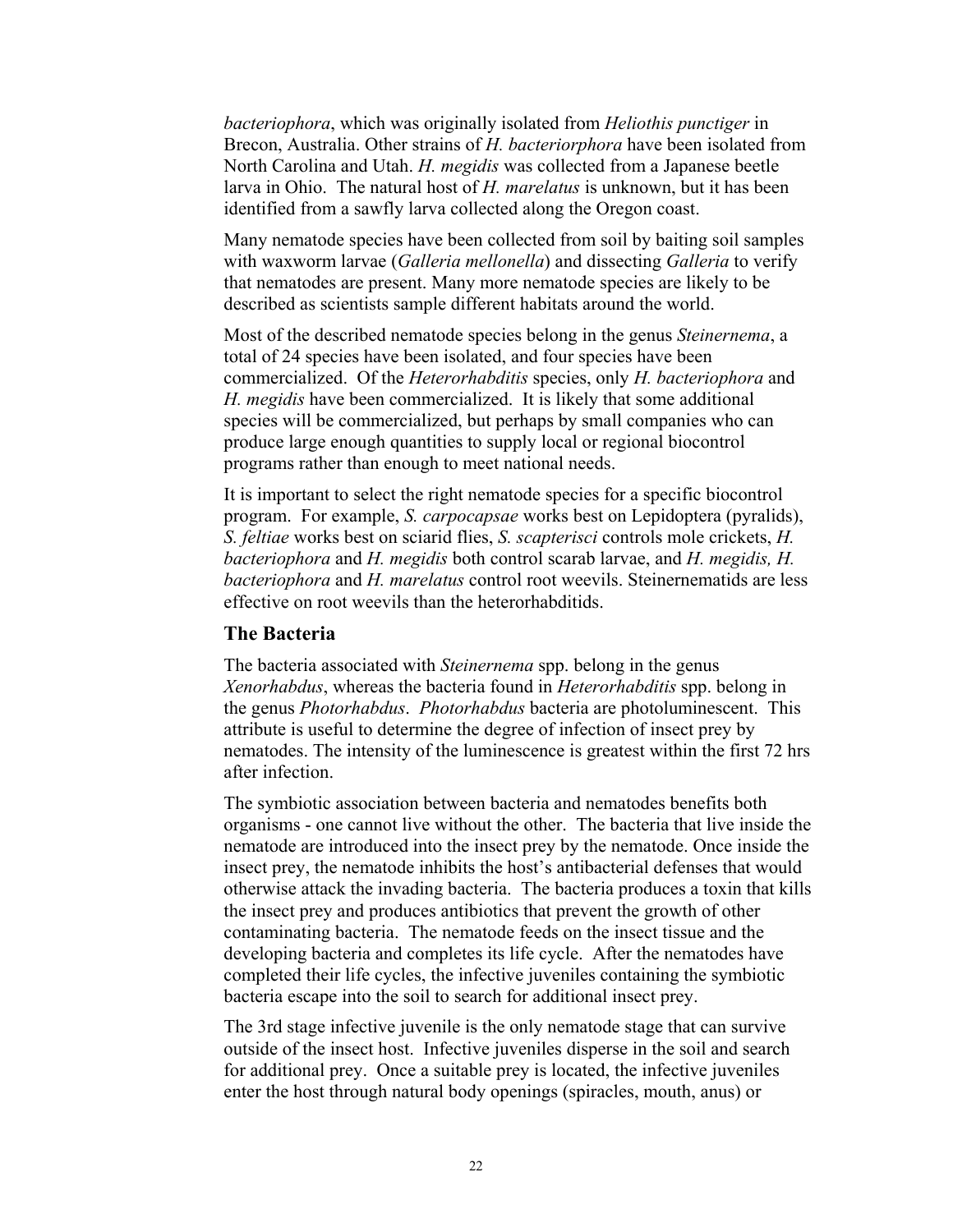through intersegmental membranes. Once inside, the bacteria are released and the insect host is killed within 48 hr. The nematodes complete their life cycle within the insect prey and infective juveniles are produced.

#### **Nematode Life Cycle**

The life cycle of heterorhabditid nematodes is more complex than the life cycle of the steinermatids. In the steinermatids, both male and female infective juveniles enter the host. Mating occurs and the females lay eggs that develop into infective juveniles. In the heterorhabditid nematodes, the infective juveniles that enter the insect host are hermaphroditic females. Once these females have reached adulthood, they lay eggs that develop into males and females. When these nematodes reach adulthood, they mate and the females lay eggs that develop into the hermaphroditic female infective juveniles that escape from the insect host and disperse in the soil.

In general, under optimum conditions steinermatids require about a week to complete their life cycle, whereas heterorhabditids require about 2 weeks to complete a life cycle.



The mature females are often visible through the cuticle of the insect host. This photo shows the mature females of *H. marelatus* before the infective juveniles are produced.

#### **Factors Determining Nematode Effectiveness**

Many factors are involved in the success of entomopathogenic nematodes for biological control of insects. Each nematode species has specific attributes that contribute to its success on different insect hosts. Some nematode species are more virulent on some insect species than others even at comparable doses. The insect host also influences the susceptibility to nematode attack. For example, root weevils are often found deep in the soil and some species of nematodes are less effective in locating the prey. Environmental conditions, particularly soil temperature and moisture, are critical for the success of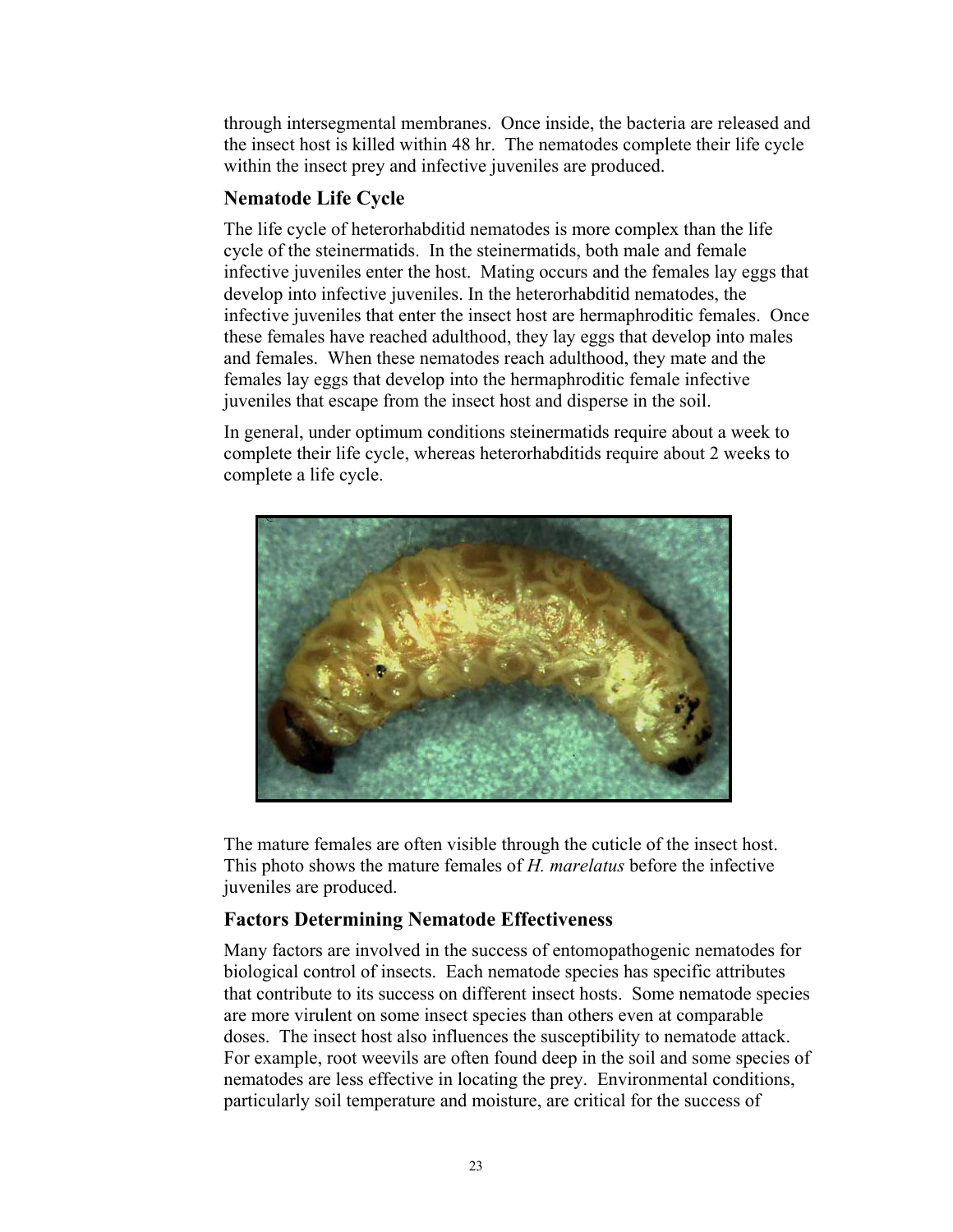entomopathogenic nematodes. Generally, nematodes are more effective in sandy soils than soils high in clay.

The virulence of the bacteria is perhaps the most important factor determining the effectiveness of entomopathogenic nematodes. Likewise, the immune system of the insect prey determines the success or failure of the nematode/bacteria attack. Some insects are less susceptible to some nematode species because they have the ability to "ward-off" the bacterial infection or are less susceptible to the toxin produced by the bacteria. Therefore, it is very important to select the "right" nematode species to use against the most susceptible insect prey.

In the laboratory, many nematode species can attack are large number of different insect hosts because they are often confined in time and space. As experiments move away from the laboratory, nematode host-searching behavior becomes more important. For example, some nematode species display an "ambusher" behavior to contact their prey (e.g., *S. carpocapsae*). These species tend to be associated with the upper levels of the soil and seldom go very deep in search of prey. Other nematode species display a "cruiser" behavior and actively search for prey deeper in the soil (e.g., *H. megidis*, *H. marelatus*). Nematodes that display the "cruiser" behavior are more effective against root weevil larvae than nematodes that display "ambusher" behavior. Other factors, such as host recognition, host defenses against attack and the host immune system play an increasingly important role under natural (field) conditions. The interplay of all of these factors is important for the successful biocontrol of insects with entomopathogenic nematodes.

Temperature is a critical factor for the success of entomopathogenic nematodes for biological control of insects. Some species of nematodes and their symbiotic bacteria are cool-temperature adapted, which may provide opportunities to control insect pests earlier in the spring. Applying nematodes in March or April in the Northern Hemisphere provides control of black vine weevil larvae and delaying applications until April has the added advantage of controlling larvae, pupae, and teneral adults, but it is disadvantageous because much of the plant damage has already occurred. Utilization of cooltemperature active nematodes, such as *H. marelatus* or *H. megidis*, may permit applications earlier in the spring when soil temperatures are lower than 14° C. We are especially interested in examining the use of *H. marelatus*, a cool-temperature species that was identified from the Oregon coast, for control of root weevils in the spring when soil temperatures are low.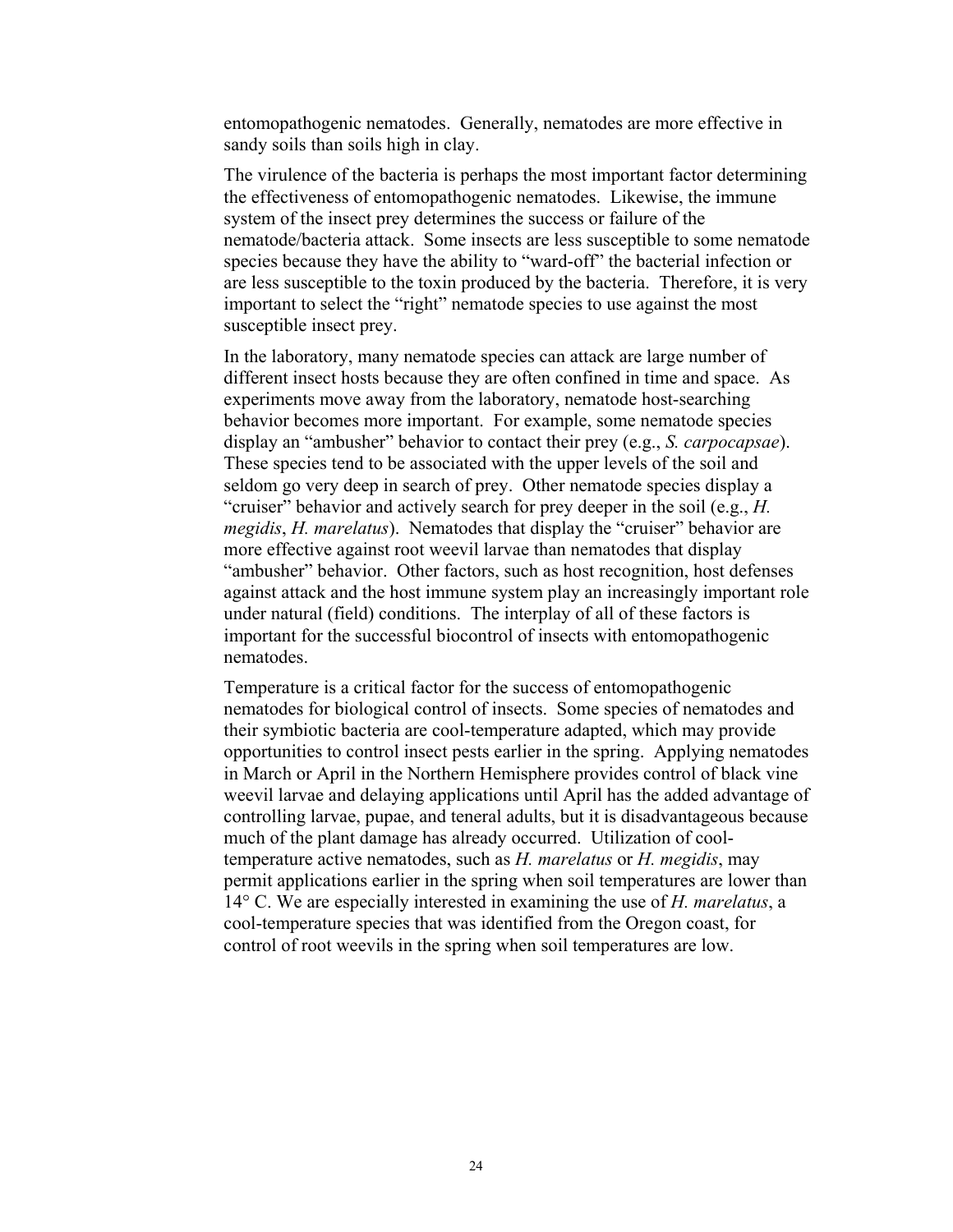

*H. marelatus* controls strawberry root weevil larvae even at temperatures as low as 10°C. Control of weevil larvae increases as temperatures increase. Control of weevil larvae with *H. bacteriophora* is low even at 16°C, presumably because *H. bacteriophora* (Brecon strain) was originally collected from Australia and is adapted to warmer temperatures than *H. marelatus*, which was collected from the Oregon coast.

#### **Root Weevil Control**

The use of beneficial nematodes against root weevil larvae is a prophylactic treatment rather than a curative treatment because it is very difficult to estimate the presence of larvae in the plant root system without destroying the plants.

Soil temperature and soil moisture are perhaps the two most important environmental factors for the success of beneficial nematodes for biological control of root weevil larvae.

Timing nematode applications is very important to coincide with the most susceptible stages of the weevil larvae. Applications in the late fall (late September - October) before soil temperatures begin to decline may be the best time to apply nematodes. However, nematodes are less effective against tiny larvae so applications must be timed carefully. Spring applications (late March - April) have the added advantage of controlling larvae, pupae, and teneral adults.

#### **Application Methods**

The first step is to determine the surface area of the soil to be treated. Use the formula:  $\pi r^2$  to determine the surface area in in<sup>2</sup> or cm<sup>2</sup>. Measure the diameter of the container in inches or cm, if you measure in inches, convert to  $\text{cm}^2$  by multiplying in<sup>2</sup> by 6.4516 (6.4516 is the conversion factor to convert in<sup>2</sup> to cm<sup>2</sup>). Once the surface area has been determined, calculate the number of IJs needed for a rate of 25 or 50 IJs per  $\text{cm}^2$ .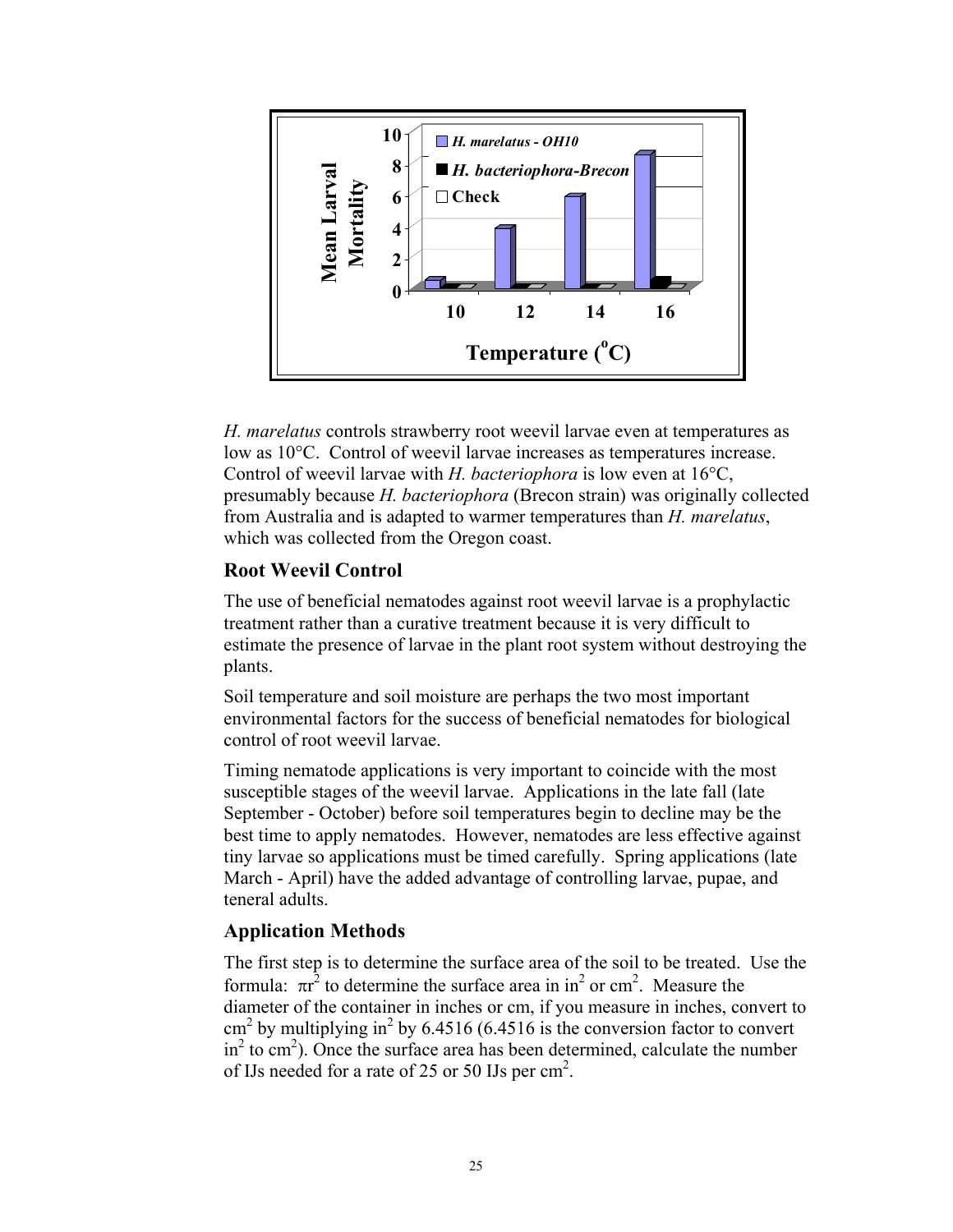Nematodes can be applied by drenching or spraying the soil surface. Deliver the nematodes in 1 ml water per  $cm<sup>2</sup>$  surface area. e.g., for a gallon-sized container(about 182 cm<sup>2</sup>) use 182 ml of water.

For rooted plants growing in the field, use the same procedures as above to calculate the surface area beneath the plant to be treated. Apply the nematodes as a drench or spray under the plant to the "drip line". Apply in 1 ml of water per cm<sup>2</sup> or in 1 liter of water per m<sup>2</sup>.

In addition to drenching or spraying the nematodes on the soil surface, the nematode suspension may be injected into the soil at different locations around the plant, or containers may be dipped in a suspension of nematodes, or nematodes may be applied through overhead sprinklers or through drip irrigation systems.

It is important to pre-moisten the soil surface before application and to follow treatment with additional irrigation. The soil moisture should be maintained for about 2 weeks after treatment to maximize control.

If possible, containers can be treated in groups. Plants on pallets can be treated as a group or plants arranged on a greenhouse bench can be treated at the same time. If individuals are interested in determining effectiveness of the nematode treatments, some containers can be removed from the treated areas and destructively sampled after about 2 weeks to recover infected larvae. For the heterorhabditids, the larvae will be red if they are infected with nematodes.



In most situations, rates of 25.0  $\text{Us/cm}^2$  (equivalent to 1 billion IJs per acre) or 50.0 IJs/cm<sup>2</sup> (equivalent to 2 billion IJs per acre) are adequate to control root weevil larvae. Studies show that the efficacy of the nematodes increases as the rate increases, but there is little difference between  $25$  and  $50$  IJs/cm<sup>2</sup>. It should be noted that nematode species other than *H. marelatus* may require higher rates to be effective against root weevil larvae.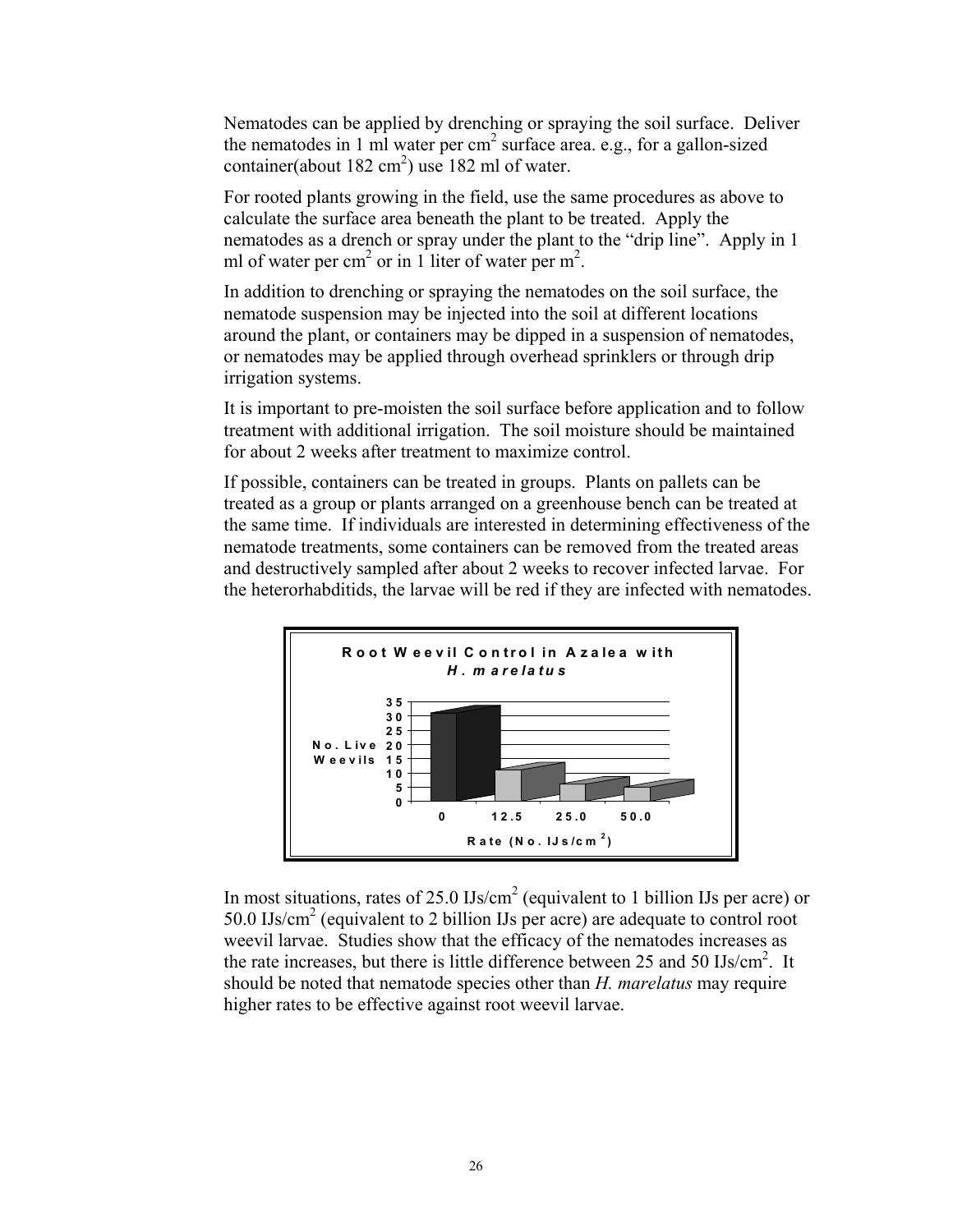Nematodes persist in the soil for up to 5 weeks after treatment, but their effectiveness declines during this period. Nematodes enter their host, release the symbiotic bacteria, and kill the host within 48 hours after treatment so the length of time the nematode persists in the container is not critical to their success.



The degree of control offered by nematodes is high enough that recycling of the nematodes to kill additional prey is seldom necessary. However, because they are highly efficacious, they need to be re-applied each year (one treatment in the fall or spring for root weevils because they only have one generation each year).

Drenching the nematodes directly on the soil surface is perhaps a better method of application than spraying the nematodes over the foliage. Some of the nematodes land on the foliage and do not reach the soil surface or they may land outside of the target area or desiccate on the foliage. Effectiveness of nematodes against root weevil will depend on each production system and the effectiveness of the application method used.

#### **Conclusions and Recommendations**

Infective juveniles applied at 25 or 50 IJs per  $\text{cm}^2$  provide excellent control of root weevil larvae. Our results show that applying the nematodes either as a drench or sprayed over the foliage effectively delivers the IJs to the target area. Even though we have not evaluated other methods of application, injecting the nematodes into containers or dipping the containers in a suspension of nematodes would also be effective methods of delivering the nematodes to the target area. Each nursery will have different situations and methods of application should be tailored to each nursery's needs.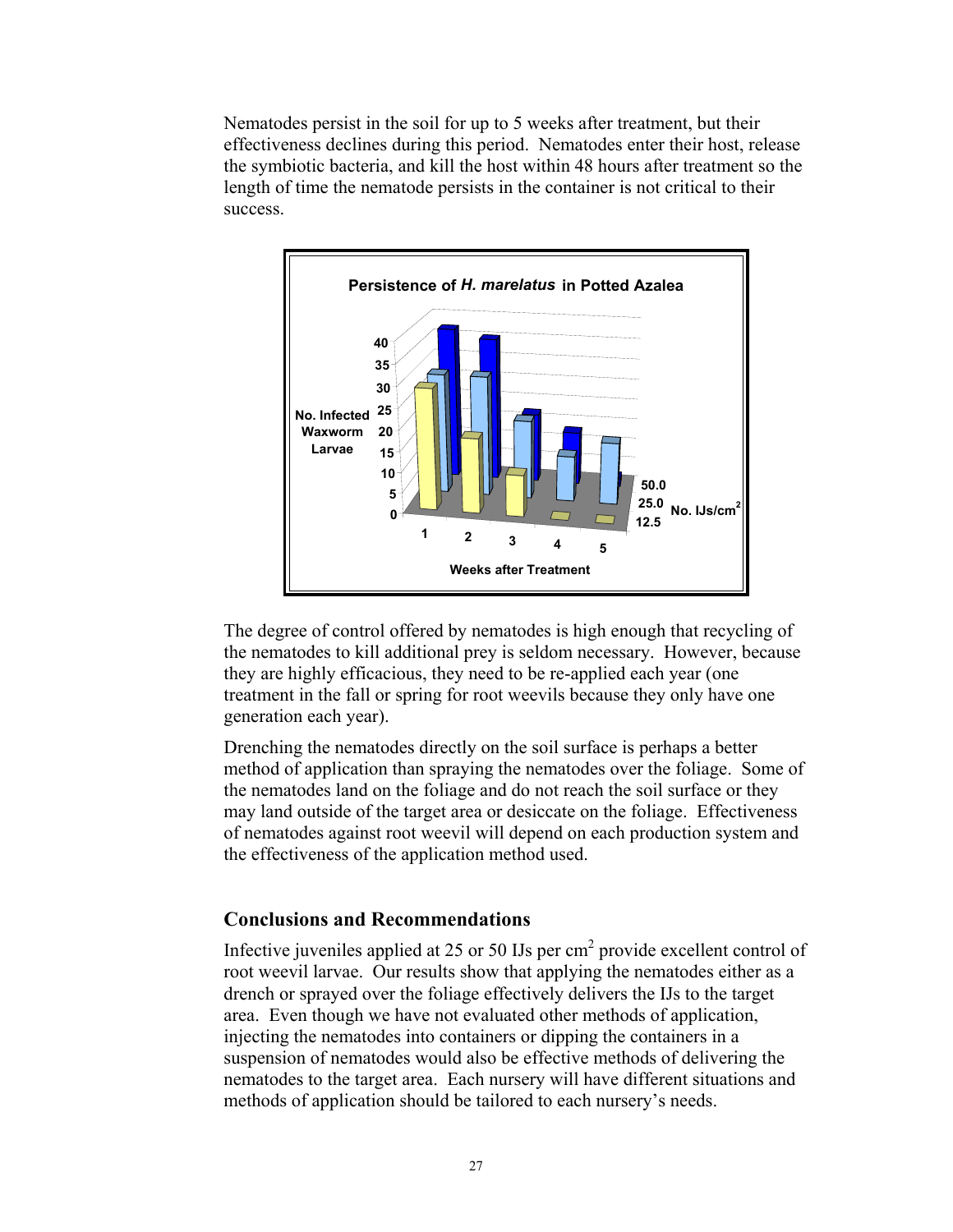Perhaps the easiest method of application is through overhead sprinkler irrigation or drip irrigation systems. However, the equipment needed to accurately deliver the correct rate to the entire area needs to be carefully calibrated. Whatever application method is used, it is important to pre-wet the soil and irrigate after treatment to keep the soil moist.

 The cost of using beneficial nematodes in containers or for rooted plants is very reasonable if the nematodes can be delivered precisely to the root areas of plants. At a rate of 50 IJs per  $\text{cm}^2$  in gallon-sized containers, the cost for material is only about \$0.004 per container. For a rooted plant, the cost of 50 IJs per cm<sup>2</sup> would be about \$0.02 to treat a plant 24 inches in diameter.

Nematodes applied in the fall or spring have been shown to provide control of root weevil larvae. In the fall, treatment should be delayed until late September or early October to increase efficacy since nematodes are less effective against small larvae. In the spring, nematodes control larvae, pupae and teneral adults when applied in late March or April after soil temperatures begin to increase and before weevil development is completed. It is important to apply the nematodes when the soil temperature and moisture are favorable as discussed earlier.

Heterorhabditid nematode species have been shown to be more effective than the steinernematid nematodes perhaps because of their different searching behaviors - most heterorhabditid species have a "cruiser" behavior whereas most steinernematids have an "ambusher" behavior. Nematodes with a cruiser behavior often go deeper in the soil to locate the root weevil larvae. Two heterorhabditid species, *H. marelatus* and *H. megidis*, have been shown to be effective against root weevils when soil temperatures are 50 to 55°F. *H. bacteriophora* is effective when soil temperatures reach at least 60°F.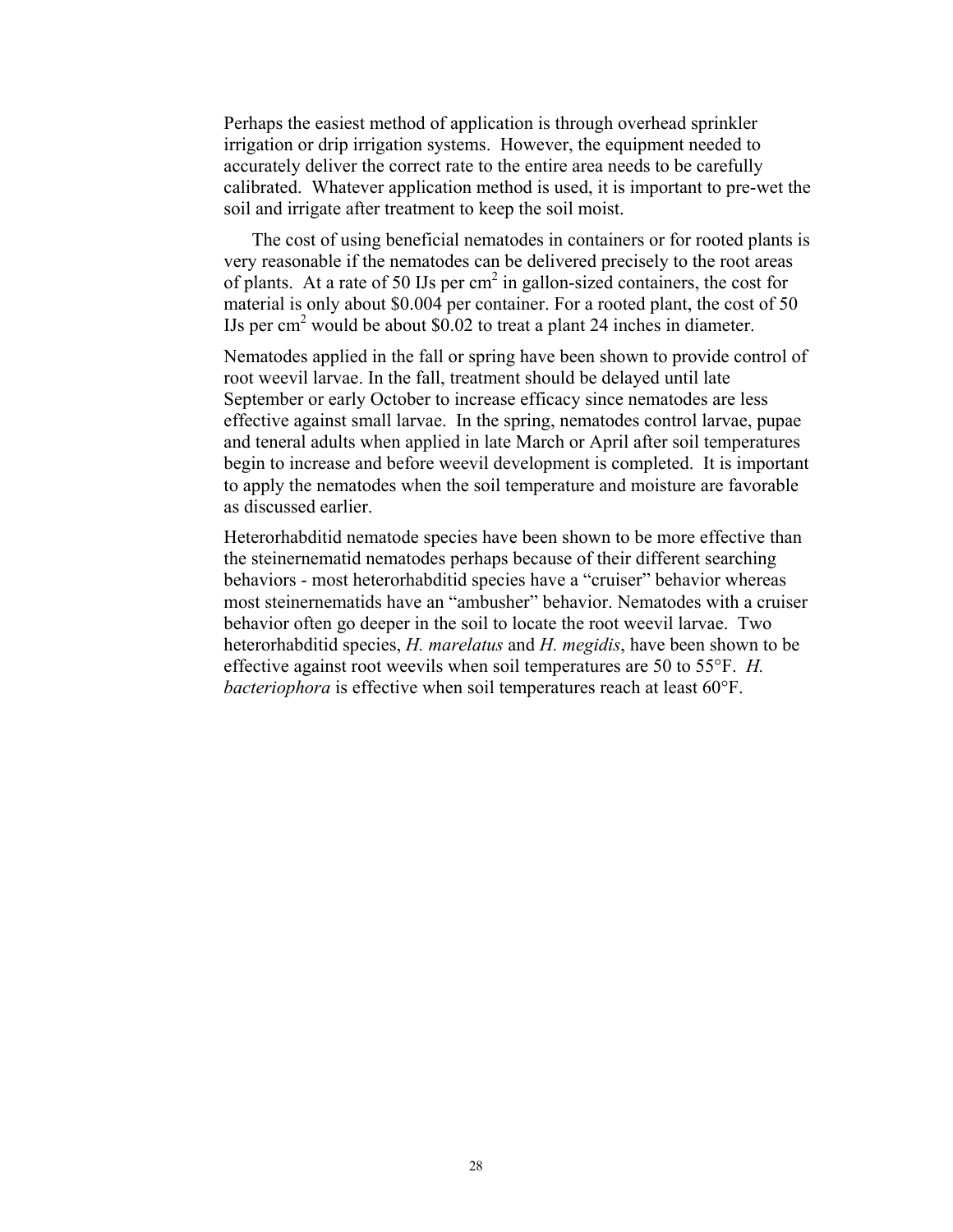## **Useful Conversions and Examples**

| 1 inch = $2.54$ cm                | 1 Billion Infective Juveniles                                        |  |
|-----------------------------------|----------------------------------------------------------------------|--|
| 1 sq in $= 6.4516$ sq cm          | (ijs) per acre is equal to:                                          |  |
| 1 Gallon = $3.78$ Liters          | ~ 22,957 ijs/ft <sup>2</sup> , or<br>~ 159 ijs/in <sup>2</sup>       |  |
| 1 Liter = $.26$ Gallons           |                                                                      |  |
| 128 fluid ounces per gallon       | Metrically, the equivalent rate is<br>2.47 Billion ijs per Hectare,  |  |
| 1 fl. ounce = $29.6$ cc (29.6 ml) | or                                                                   |  |
| 1 Liter = $1000$ ml (1000 cc)     | ~ 247,000 ijs/m <sup>2</sup> , or<br>$\sim$ 24.7 ijs/cm <sup>2</sup> |  |

Nematodes are applied based on the surface area to be treated, **NOT VOLUME,** of soil. For square or rectangular containers, surface area is found by multiplying the length by the width of the area to be treated. For round pots, surface area is determined by the equation:  $\pi r^2$ , where  $\pi$  is equal to (3.1415) and r is the <u>radius</u> of the pot (not the diameter).

Here are some examples:

- 1. Let's say you have a bench of 4" square pots that you want to treat. How many can you treat at a rate of 1 Billion ijs per acre if the nematodes are supplied in bags of 50 million per bag?  $4"$  x  $4" = 16$  square inches per pot 16 in<sup>2</sup>/pot x 159 ijs/in<sup>2</sup> = 2,544 ijs/pot 50,000,000 ijs/bag ÷ (2,544 ijs/pot) = **19,654 4" square pots/bag**
- 2. If we want to treat a house full of plants in 6" round pots at a rate of 2 Billion ijs per acre, how many ijs per pot will we need, and how many pots can we treat with a pack of 25 million ijs? 3.1415 x  $(3^{5})^2 = 28.3$  square inches/pot 28.3 in<sup>2</sup> x (2 x 159 ijs/in<sup>2</sup>) = 8,999 ijs/pot 25,000,000 ijs/pack ÷ (8,999 ijs/pot) = **2,778 6" round pots/pack**
- 3. If we want to treat the round pots in example #2 with a 3 ounce drench per pot, what volume of water do we need to treat all the pots? 2,778 pots x  $3 \text{ ozs} = 8,334 \text{ ozs}$ 8,334 ozs ÷ 128 ozs/gal = **65.1 gal**
- 4. Now we need to treat our blueberries with nematodes. Let's figure we have 100' rows and we will treat a 1' area (6" on each side of the plant). How many ijs will we need to treat 25 rows if we apply them at a rate of 1.5 Billion per acre?  $100'$ /row x 1'/band x 25 rows = 2,500 ft<sup>2</sup>  $(22,957 \text{ ijs/ft}^2 \times 1.5) \times 2,500 \text{ ft}^2 = \text{\textbf{86.1 million ijs}}$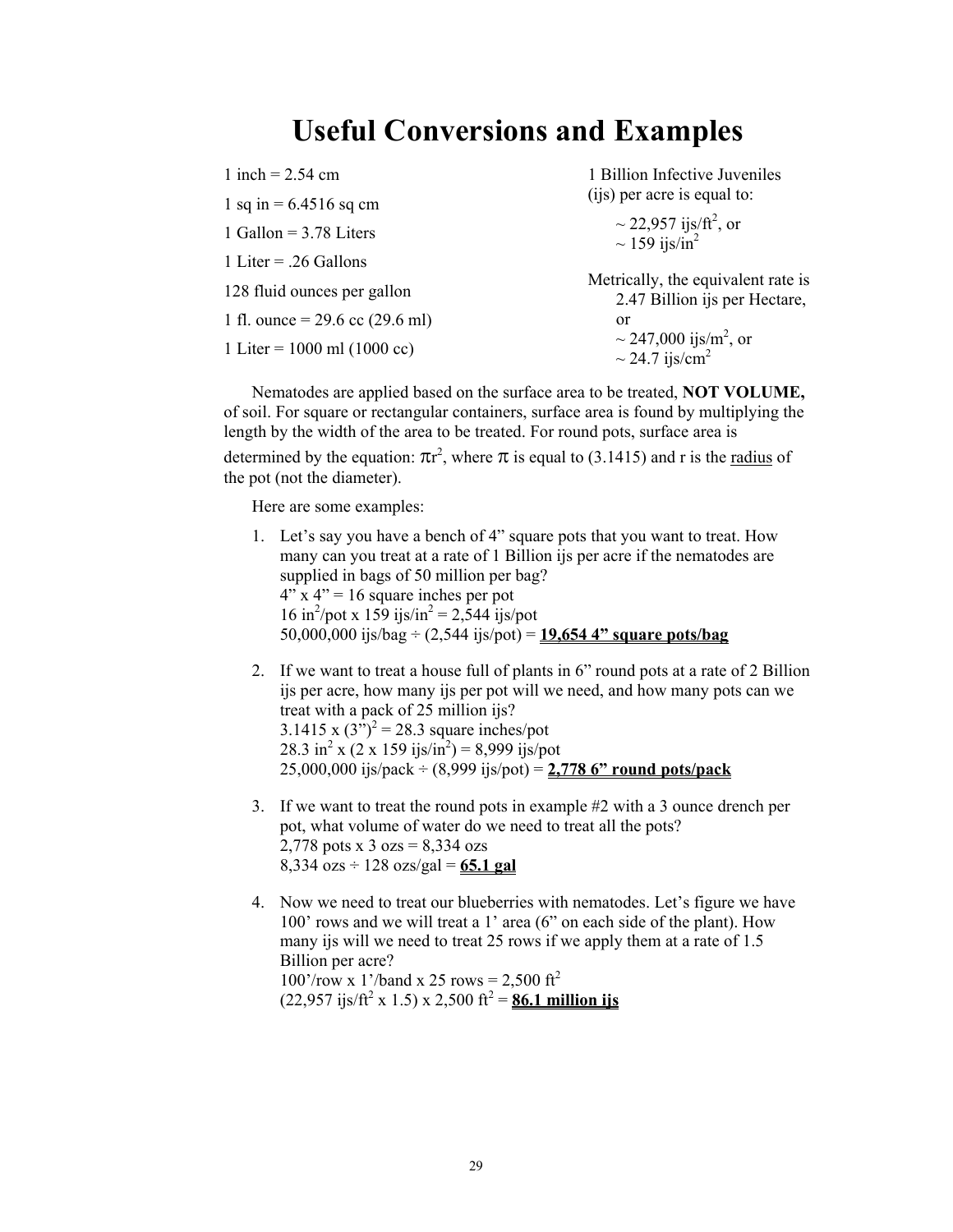Okay, now for some real calculations!

- 5. Suppose we have 15,000 6" round pots to be treated at a rate of 2 billion nematodes per acre. All of the pots are on a microirrigation system, and we have an injector pump that is capable of injecting 12 gallons per hour. 1) How many nematodes do we need per pot? 2) How many nematodes do we need total? 3) How long will it take to inject all of the nematodes if they are mixed in 10 gallons of cool water?
	- 1. Area of each pot =  $\pi r^2$ , so, (3.1415) x  $3^2 = 28.27 \text{ in}^2/\text{pot}$  $28.27 \text{ in}^2/\text{pot} \times (159 \text{ ijs/in}^2 \times 2) = 8,990 \text{ ijs/pot}$
	- 2. 8,990 ijs/pot x 15,000 pots = **134,850,000 ijs**
	- 3. Max. pump output is (12 gallons/hour) x (1 hour/60 minutes) =  $0.2$  gpm (10 gallons) ÷ (0.2 gpm) = **50 minutes**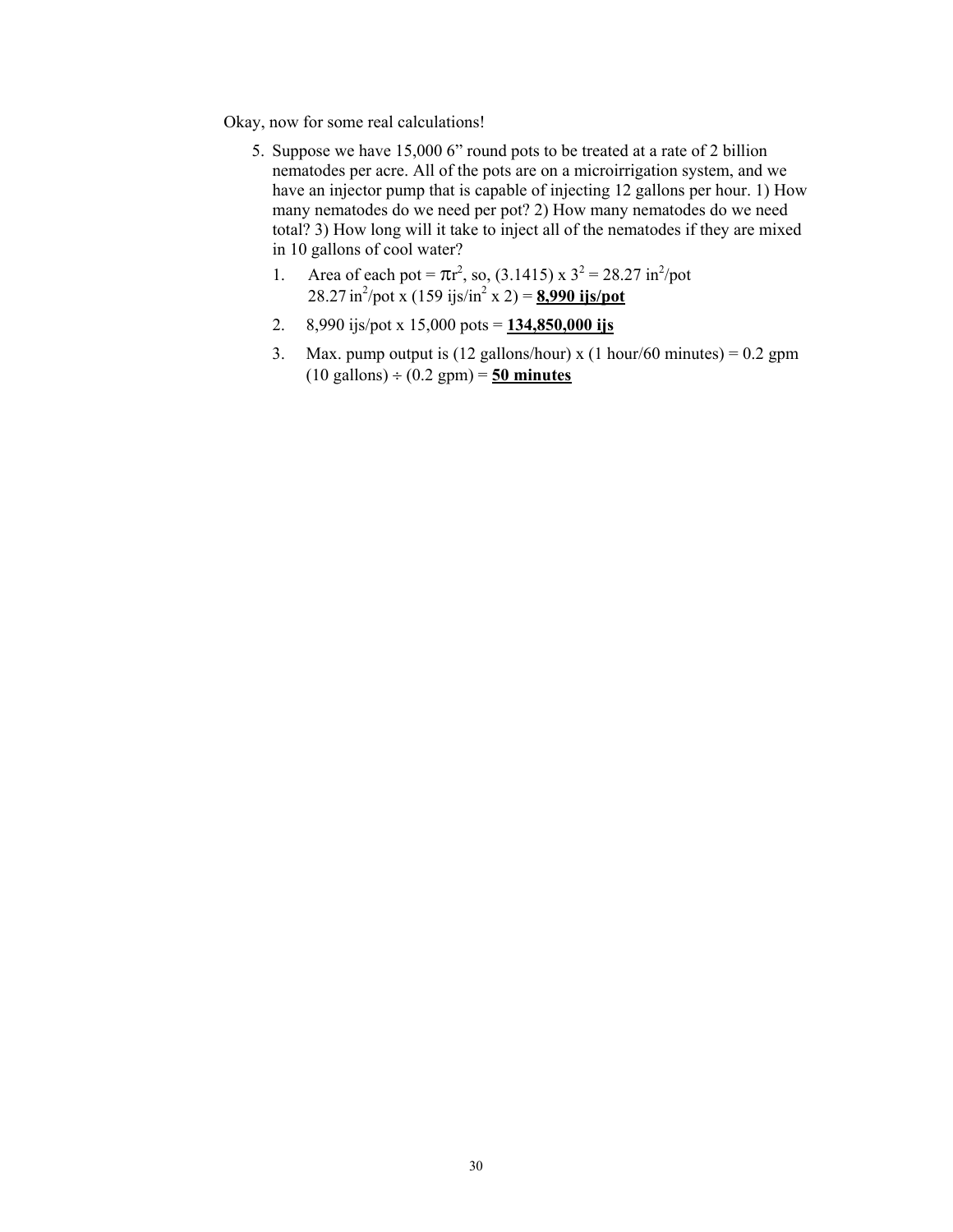Chemicals found to affect nematode efficacy when exposed. These should be applied with care when used in conjunction with nematodes. Compiled from D. Shetlar, 1999 and K. Smith, 1999.

## CHEMICAL USE PATTERNS WITH NEMATODES

| <b>COMPOUND</b>             | <b>TRADE NAME</b>                             | <b>COMPOUND</b>         | <b>TRADE NAME</b>          |
|-----------------------------|-----------------------------------------------|-------------------------|----------------------------|
| Acephate                    | Orthene                                       | Fenoxycarb              | Logic                      |
| Azadirachtin*               | Azatin, Neem*                                 | Fertilizers             | Various                    |
| Bacillus thuringiensis (Bt) | M-One,                                        | Fipronil*               | Chipco Choice*             |
|                             | Dipel                                         | Fosethyl-Al             | Aliette                    |
| Benomyl                     | Benelate                                      | Glyphosate              | Roundup                    |
| Bifenthrin                  | Talstar                                       | Insecticidal Soap*      | Various                    |
| Bromine-chlorine            | Agribrom                                      | Iprodione               | Chipco 26019               |
| Carbaryl*                   | Sevin*                                        | Isofenphos              | Oftanol                    |
| Carbofuran*                 | Furadan*                                      | Kinoprene               | Enstar                     |
| Chlorothalonil              | Daconil                                       | Metalaxyl               | Subdue                     |
| Chlorthal dimethyl          | Dacthal                                       | Methidathion            | Supracide                  |
| Copper Hydroxide            | Kocide                                        | Methomyl*               | Lannate*                   |
| Cyfluthrin                  | Tempo                                         | Methoprene              | Apex                       |
| Cythion                     | Malathion                                     | Oryzalin                | Surflan                    |
| Diazinon                    | Knox-out                                      | $Oxamyl^*$              | Vydate*                    |
| Dienochlor                  | Pentac                                        | Oxazoidinedione         | Ornalin                    |
| Diflubenzurion              | Dimilin                                       | Pentachloronitrobenzene | Terrachlor                 |
| Endosulfan                  | Thiodan                                       | Thiophanate-methyl      | Zyban                      |
| Esfenvalerate               | Asana                                         | Triademefon             | Bayleton                   |
| Etridiazole                 | Terrazole                                     | Trichlorfon*            | Dylox, Proxol              |
|                             | $1 W_{\odot}$ , $\Gamma_{\rm on}$ $\ddot{\rm$ |                         | $2 W_{\odot}$ . Concretion |

#### **Tank Mix**

| 1-Week Separation  |                   | 2-Weel                    |
|--------------------|-------------------|---------------------------|
| <b>COMPOUND</b>    | <b>TRADE NAME</b> | <b>COMPOUND</b>           |
| Bendiocarb         | Turcam, Ficam     | Ethoprop                  |
| Chlorpyrifos       | Dursban           | Fenamiphos                |
| Anilazine          | Dyrene            | Isazophos                 |
| Dimethyl benzyl    |                   |                           |
| ammonium chloride  | Physan 20         |                           |
| Fenarimol          | Rubigan           | * Use pattern not well-ea |
| Mercurous chloride | Calo-Clor         |                           |
| $2,4-D$            | Various           |                           |
| Triclopyr          | Turflon, Confront |                           |

#### k Separation

**TRADE NAME** Mocap Nemacur Triumph

stablished. Monitor closely.